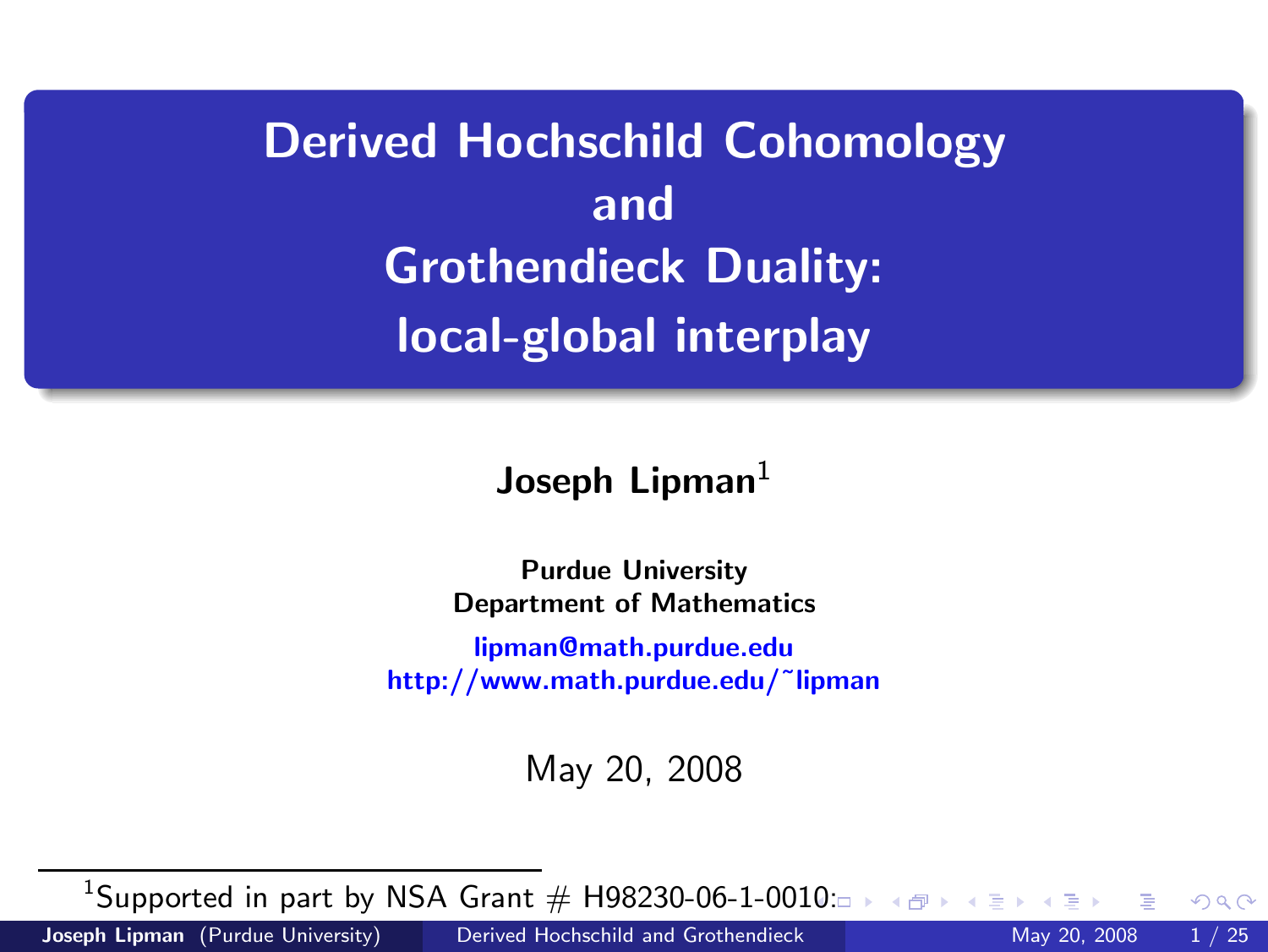# **Outline**



- [Global Duality theorem](#page-6-0)
- 3 [Tor-independent base change; sheafified duality](#page-7-0)
- 4 [Twisted inverse-image pseudofunctor](#page-9-0)
- 5 [Duality for relatively perfect complexes](#page-17-0)
- 6 [Relative dualizing complexes in Commutative Algebra](#page-19-0)

### <span id="page-1-0"></span>[Back to schemes](#page-23-0)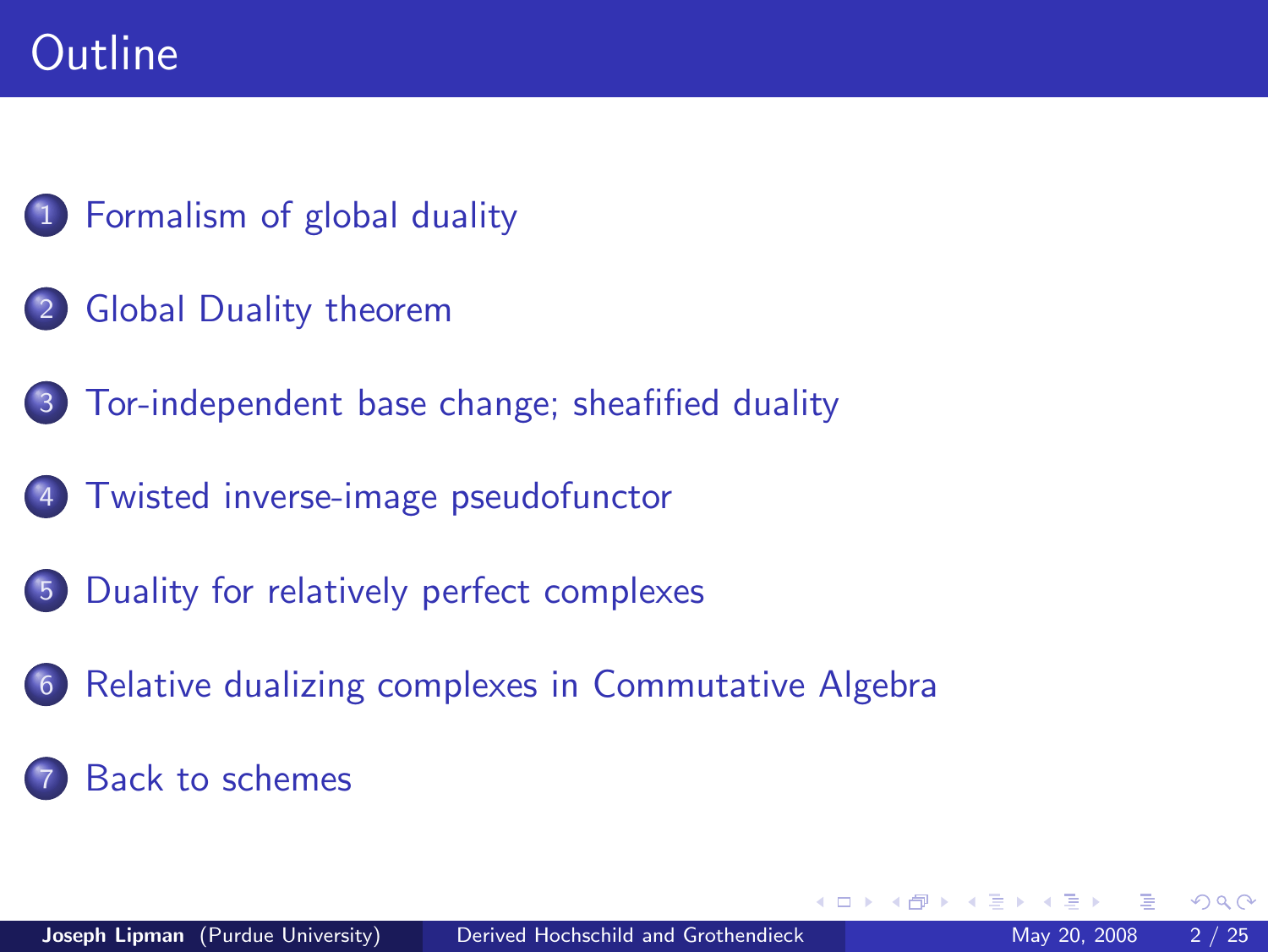# 1. Dramatis Personae. For details, see

Notes on Derived Functors and Grothendieck Duality, to appear, SLN.

A contravariant pseudofunctor (pullback) over a category S assigns to each  $X \in \mathsf{S}$  a category  $\mathsf{X}^{\#},$  to each map  $f \colon X \to Y$  a functor  $f^{\#} \colon \mathsf{Y}^{\#} \to \mathsf{X}^{\#}$  $(\mathbf{1}^{\#}=\mathbf{1}),$  and to each  $X\stackrel{f}{\rightarrow}Y\stackrel{g}{\rightarrow}Z$  a 'transitivity' isomorphism  $d_{f,g}$ : f<sup>#</sup>g<sup>#</sup>  $\stackrel{\sim}{\longrightarrow}$  (gf)<sup>#</sup>

satisfying  $d_{1,g} = d_{g,1}$  = identity, and 'associative,' meaning that for each triple of maps  $X\stackrel{f}{\to} Y \stackrel{g}{\to} Z\stackrel{h}{\to} W$  the following commutes:

$$
(hgf)^{\#} \xleftarrow{d_{f,hg}} f^{\#}(hg)^{\#}
$$
  
\n
$$
d_{gf,h} \uparrow \qquad \qquad \uparrow f^{\#}d_{g,h}
$$
  
\n
$$
(gf)^{\#}h^{\#} \xleftarrow{d_{f,g}} f^{\#}g^{\#}h^{\#}
$$

Covariant pseudofunctor (pushforth) is similarly defined, with arrows reversed, i.e., it means contravariant fun[cto](#page-1-0)[r o](#page-3-0)[v](#page-1-0)[er](#page-2-0) [S](#page-1-0)<sup>[op](#page-2-0)</sup>[.](#page-5-0)

Joseph Lipman (Purdue University) [Derived Hochschild and Grothendieck](#page-0-0) May 20, 2008 3 / 25

<span id="page-2-0"></span>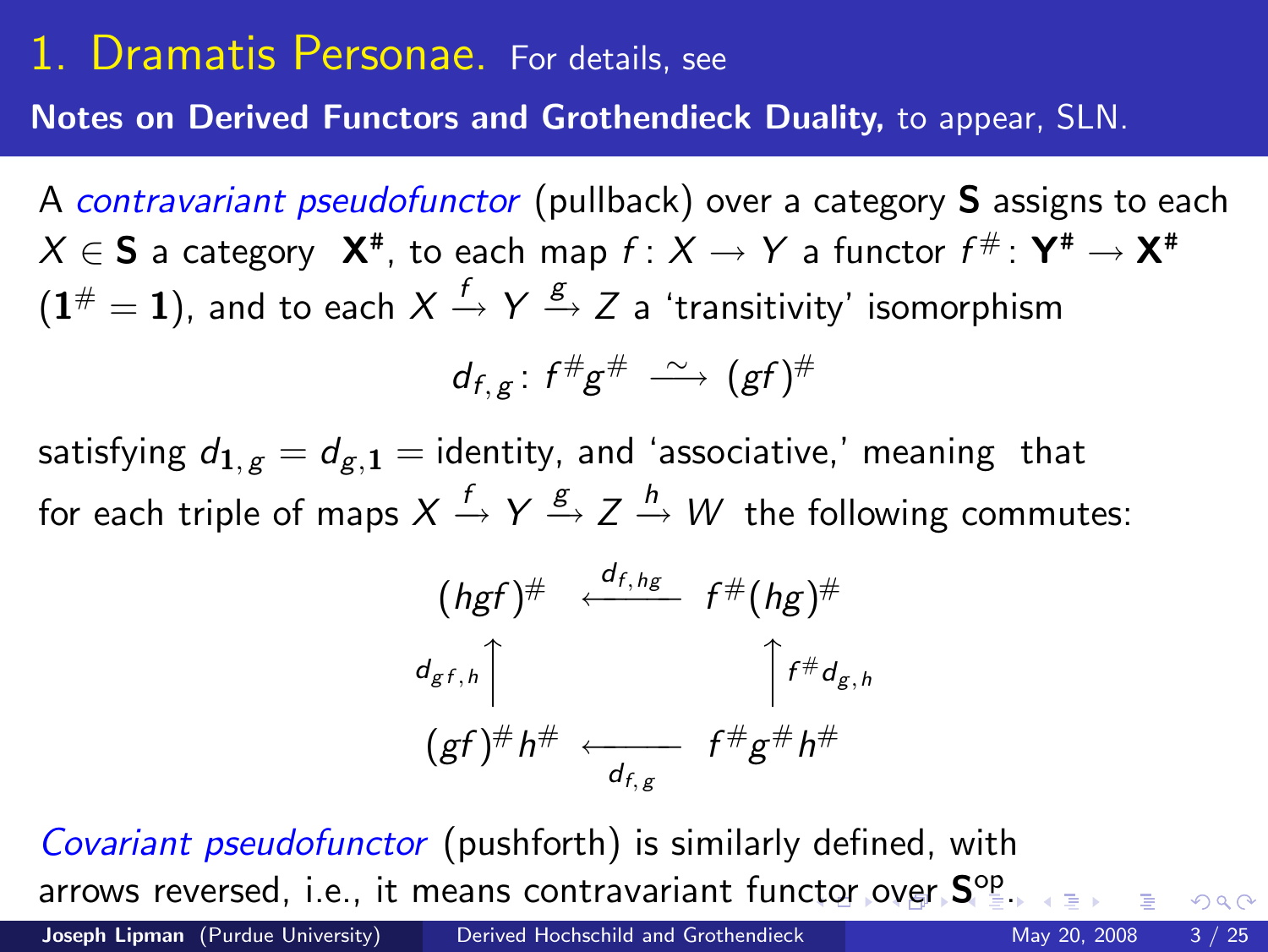$S :=$  category of rings

<span id="page-3-0"></span> $\mathsf{X}^{\texttt{\#}}\!:=\{X\text{-modules}\}$ 

 $f_\# :=\;$  extension of scalars  $\;$  resp.  $\;$   $f^\# :=\;$  restriction of scalars

 $S :=$  category of rings  $\mathbf{X}^* := \mathbf{D}(X)$  (derived category of  $\{X\text{-modules}\}$ )  $f_\# :=$  left-derived extension of scalars  $\;\;$  resp.  $\;\;f^\# :=$  restriction of scalars

 $S :=$  category of ringed spaces  $\mathbf{X}^* := \mathbf{D}(X)$  (derived category of  $\{\mathcal{O}_X\text{-modules}\}$ )  $f^{\#}:=\mathsf{L} f^*$  (derived inverse-image) resp.  $f_{\#}:=\mathsf{R} f_*$  (derived direct-image)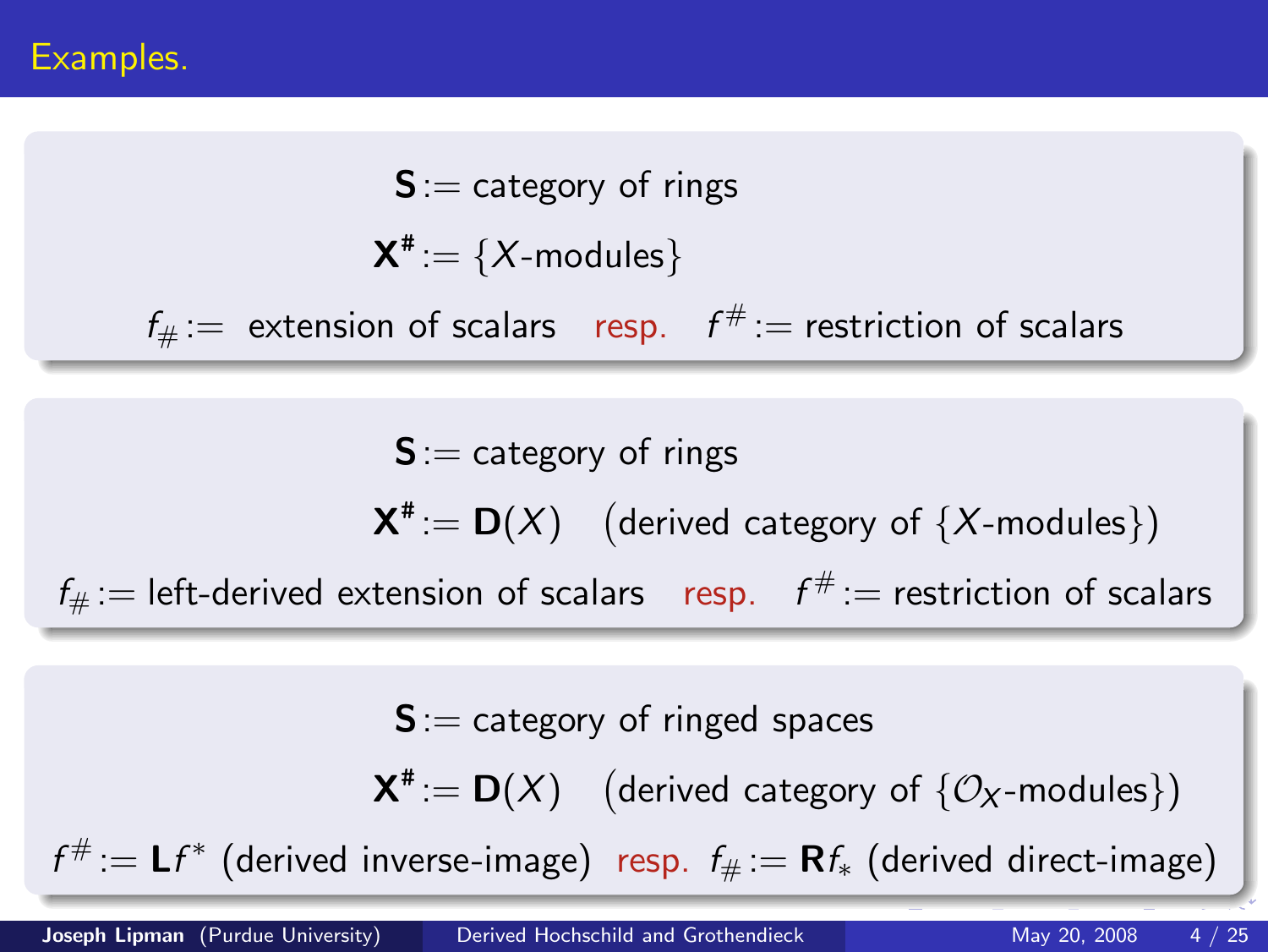# Relations between  $Lf^*$  and  $\mathbf{R}f_*$

1. For any ringed-space map  $f: X \rightarrow Y$ ,

 $\mathsf{L} f^* \colon \mathsf{D}(Y) \to \mathsf{D}(X)$  is left-adjoint to  $\mathsf{R} f_*,$  i.e., for  $E \in \mathsf{D}(Y),\, F \in \mathsf{D}(X),$ 

 $\mathsf{Hom}_{\mathsf{D}(X)}(\mathsf{L}f^*\mathsf{E},\mathsf{F})\cong \mathsf{Hom}_{\mathsf{D}(Y)}(\mathsf{E},\mathsf{R}f_*\mathsf{F}).$ 

2. For any commutative square of ringed-space maps



one has the functorial map  $\theta = \theta_{\sigma} : \mathsf{L}u^* \mathsf{R}f_* \to \mathsf{R}g_* \mathsf{L}v^*,$ adjoint to the natural composition

 $Rf_* \to Rf_*Rv_*Lv^* \stackrel{\sim}{\longrightarrow} Ru_*Rg_*Lv^*.$ 

If  $\sigma$  is a fiber square of noetherian schemes, and  $D_{\text{qc}}(X)$  the full subcategory of  $D(X)$  whose objects are the complexes having quasi-coherent homology,  $\theta_{\sigma}$  is an isomorphism of functors on  $\mathbf{D}_{\text{qc}}(X) \iff \sigma$  is tor-independent.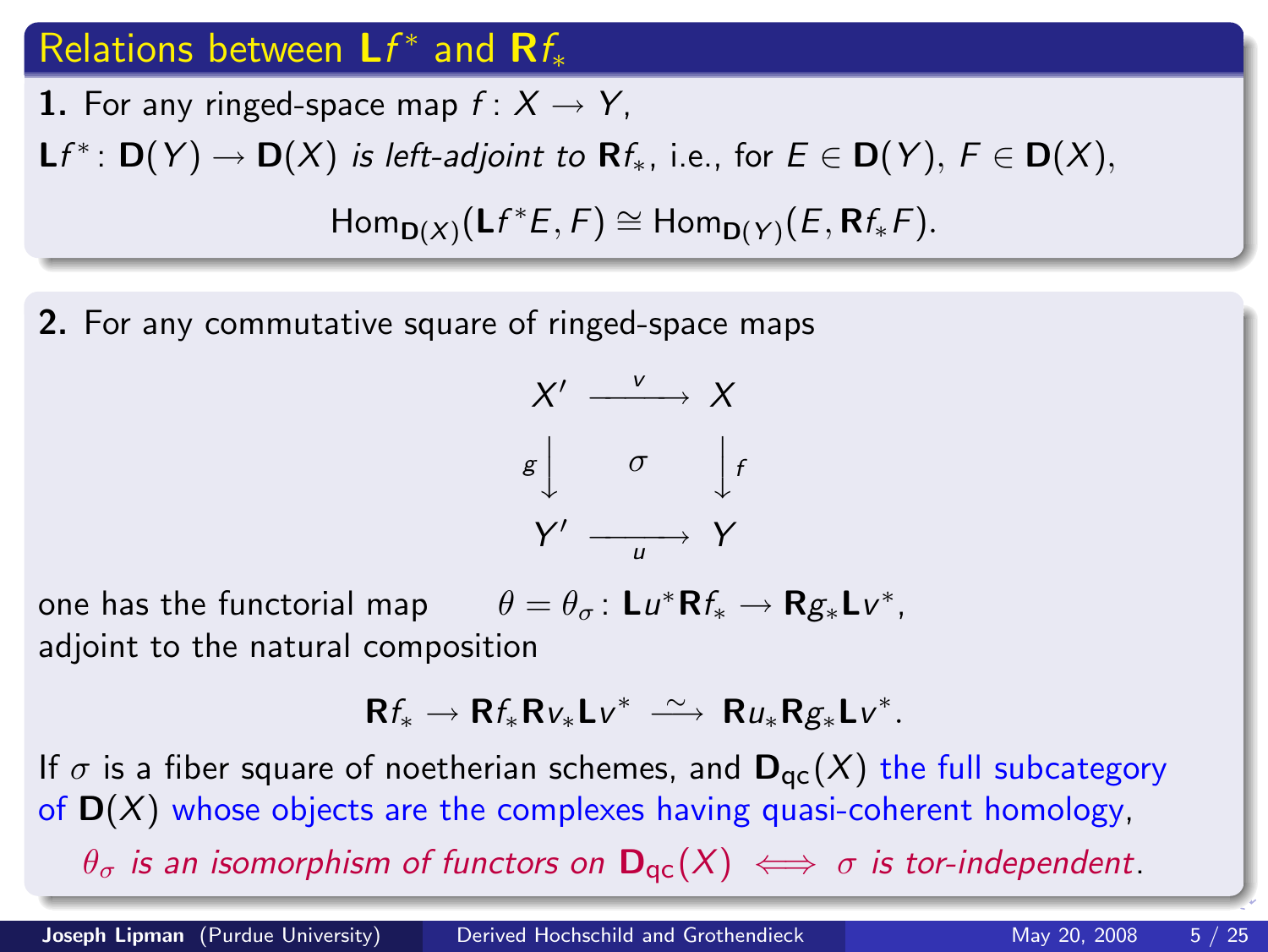### Grothendieck operations

The adjoint pseudofunctors  $\mathbf{R}f_{*}$  and  $\mathbf{L}f^{*}$ , and the derived sheaf-Hom and Tensor functors

—also adjoint, i.e., for any ringed-space  $X$  there is a natural isomorphism

 $\mathsf{Hom}_{\mathsf{D}(X)}(E \underset{\cong}{\otimes}_X F, G) \longrightarrow \mathsf{Hom}_{\mathsf{D}(X)}\big(E, \mathsf{R}\mathcal{H}\mathit{om}_X(F, G)\big)$ 

—and the right adjoint to  $\mathbf{R}f_{*}$ , about to be introduced, are five of the six operations of Grothendieck.

These operations, and their category-theoretic interrelations, generate an incredibly rich structure, around which e.g., Grothendieck Duality is built.

Projection isomorphism

$$
E \underset{\cong}{\otimes}_Y \mathbf{R} f_* F \ \xrightarrow{\sim} \ \mathbf{R} f_* (\mathsf{L} f^* E \underset{\cong}{\otimes}_X F) \qquad \big( E \in \mathbf{D}_{\mathsf{qc}}(Y), \ F \in \mathbf{D}_{\mathsf{qc}}(X) \big)
$$

# Sheafified adjointness of  $\mathsf{L}f^*$  and  $\mathsf{R}f_*$

<span id="page-5-0"></span> $\mathsf{R}f_*\mathsf{R}\mathcal{H}\mathit{om}_X(\mathsf{L}f^*\mathsf{E},\mathsf{F})\cong \mathsf{R}\mathcal{H}\mathit{om}_Y(\mathsf{E},\mathsf{R}f_*\mathsf{F})\quad (\mathsf{E}\in\mathsf{D}(Y),\ \mathsf{F}\in\mathsf{D}(X))$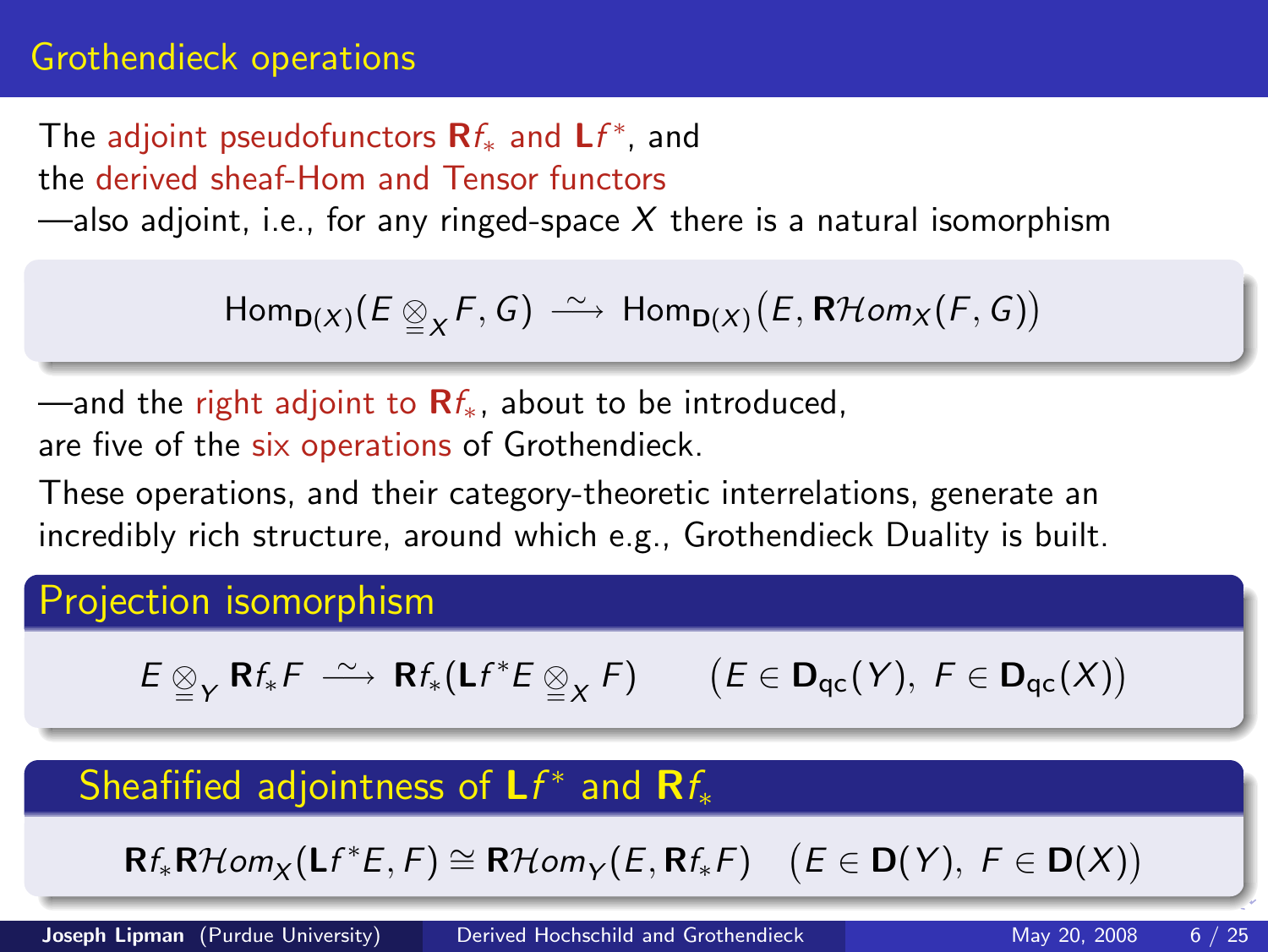# 2. Global Duality

### Grothendieck Duality begins with this theorem:

For any map  $f: X \to Y$  of quasi-compact quasi-separated (e.g., noetherian) schemes, the functor  $\mathbf{R}f_* : \mathbf{D}_{\text{qc}}(X) \to \mathbf{D}(Y)$  has a cohomologically bounded-below (homologically bounded-above) right adjoint.

More elaborately,

There is a cohomologically bounded-below functor  $f^{\times}$ :  $\mathbf{D}(Y) \to \mathbf{D}_{\text{qc}}(X)$ and a map of functors  $\tau\colon \mathbf{R}f_{*}f^{\times}\to \mathbf{1}$  such that for all  $F\in \mathbf{D}_{\mathrm{qc}}(X)$  and  $G \in D(Y)$ , the composite functorial map, in D(abelian groups),

<span id="page-6-0"></span>
$$
\mathsf{RHom}^{\bullet}_{X}(F, f^{\times}G) \longrightarrow \mathsf{RHom}^{\bullet}_{X}(\mathsf{L}f^{*}\mathsf{R}f_{*}F, f^{\times}G)
$$
\n
$$
\longrightarrow \mathsf{RHom}^{\bullet}_{Y}(\mathsf{R}f_{*}F, \mathsf{R}f_{*}f^{\times}G)
$$
\n
$$
\longrightarrow \mathsf{RHom}^{\bullet}_{Y}(\mathsf{R}f_{*}F, G)
$$

is an isomorphism.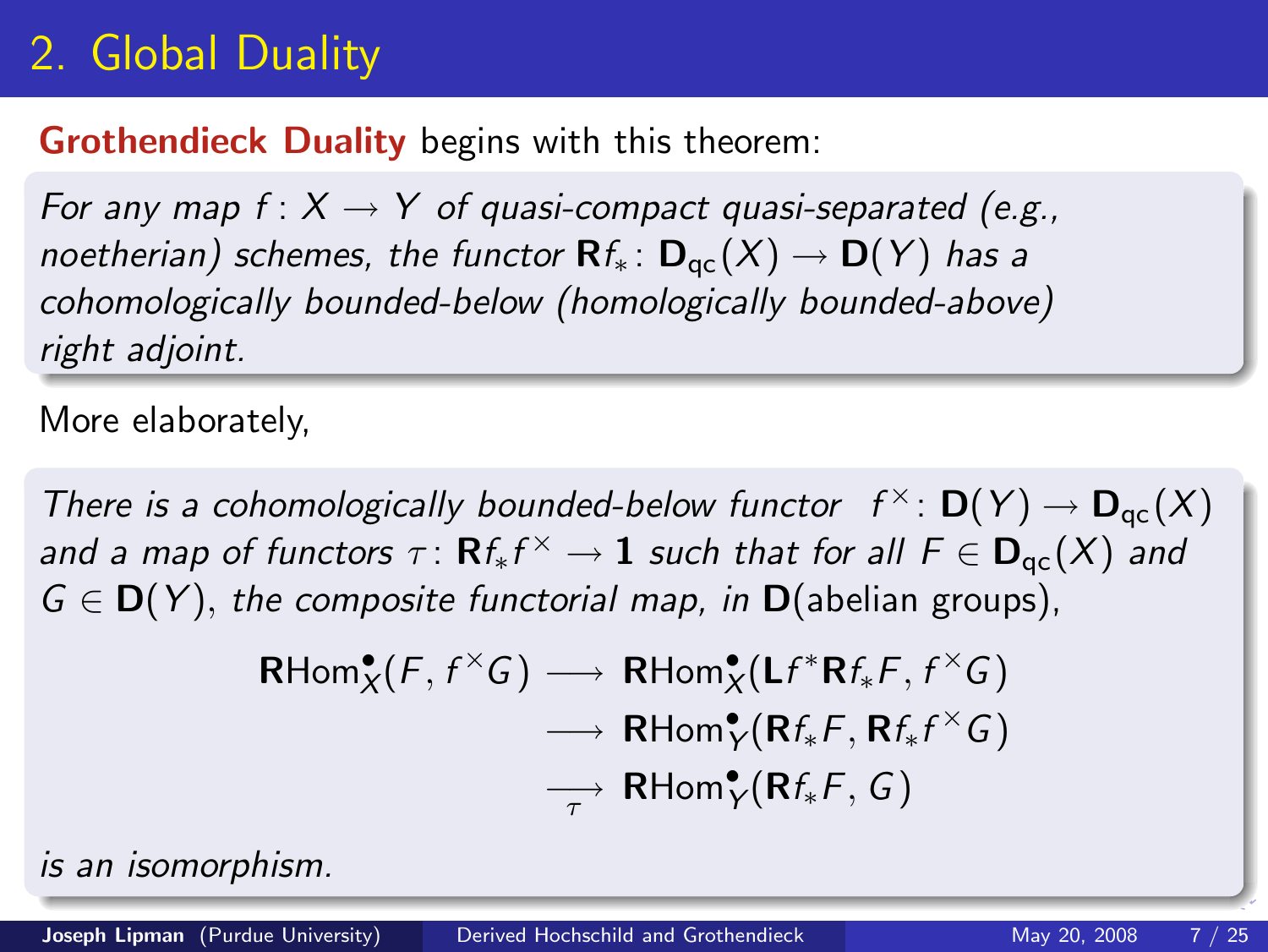# 3. Tor-independent Base Change Theorem

Henceforth schemes are noetherian. Here is the other pillar of duality.

#### Theorem

Suppose there is given a tor-independent fiber square



Then the functorial map adjoint to the natural composition

<span id="page-7-0"></span>
$$
\mathbf{R} g_* \mathbf{L} v^* f^\times G \xrightarrow[\text{above}]{\sim} \mathbf{L} u^* \mathbf{R} f_* f^\times G \xrightarrow[\text{L} u^* \tau]{} \mathbf{L} u^* G,
$$

is an isomorphism

$$
\beta_{\sigma}(G) : \mathbf{L}v^* f^\times G \longrightarrow g^\times \mathbf{L}u^* G \qquad (G \in \mathbf{D}^+_{\mathrm{qc}}(Y))
$$

(where  $G \in \mathbf{D}_{\text{qc}}^+$  means  $G \in \mathbf{D}_{\text{qc}}$  and  $H^n(G) = 0$  for all  $n \ll 0$ ).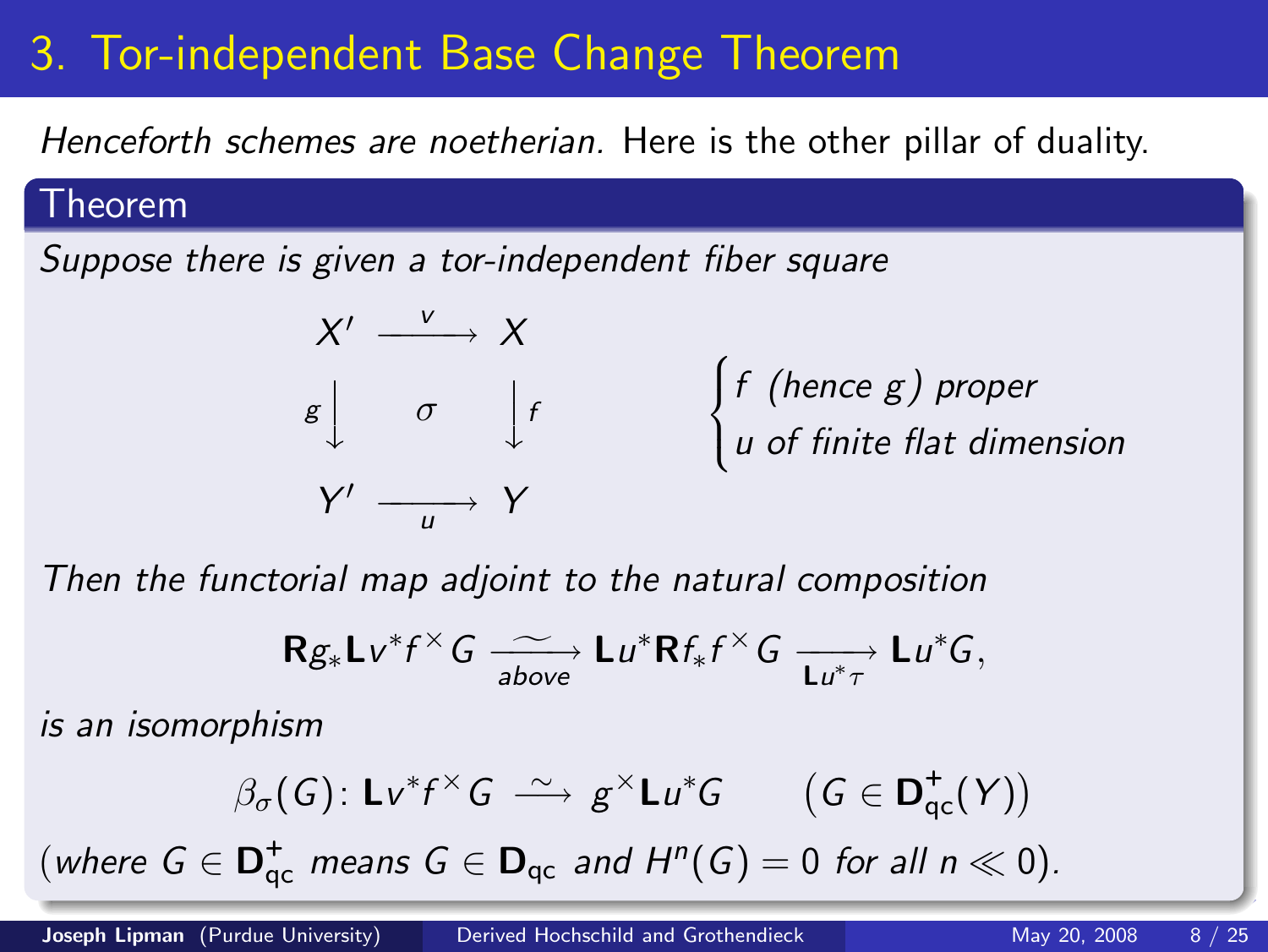## Corollary: Sheafified duality

The Base-change Theorem for open immersions  *is equivalent to the* following Sheafified Duality Theorem.

#### Theorem

Let  $f: X \to Y$  be proper. Then for any  $F \in D_{qc}(X)$ ,  $G \in D_{qc}^+(Y)$ , the composite duality map

<span id="page-8-0"></span>
$$
\mathsf{R}f_*\mathsf{R}\mathcal{H}\text{om}_X(F, f^{\times}G) \longrightarrow \mathsf{R}f_*\mathsf{R}\mathcal{H}\text{om}_X(\mathsf{L}f^*\mathsf{R}f_*F, f^{\times}G) \\ \longrightarrow \mathsf{R}\mathcal{H}\text{om}_Y(\mathsf{R}f_*F, \mathsf{R}f_*f^{\times}G) \\ \longrightarrow \mathsf{R}\mathcal{H}\text{om}_Y(\mathsf{R}f_*F, G)
$$

is an isomorphism.

- Global Duality results from this by application of the functor  $\mathbf{R}\Gamma(Y,-)$ .
- (Neeman) Theorem fails without the boundedness restriction on G.
- For  $F = \mathcal{O}_X$ , the Theorem says  $\mathbf{R} f_* f^{\times} G \longrightarrow \mathbf{R} \mathcal{H}$ om $\gamma(\mathbf{R} f_* \mathcal{O}_X, G)$ . This fix[e](#page-7-0)s  $f^\times$  when  $f$  is [a](#page-9-0) *finite* ma[p](#page-7-0) (so that  $\mathsf{R}f_*$  c[an](#page-9-0) [be](#page-8-0) [re](#page-6-0)p[l](#page-8-0)a[c](#page-6-0)e[d](#page-8-0) [b](#page-9-0)[y](#page-0-0)  $f_*$ ).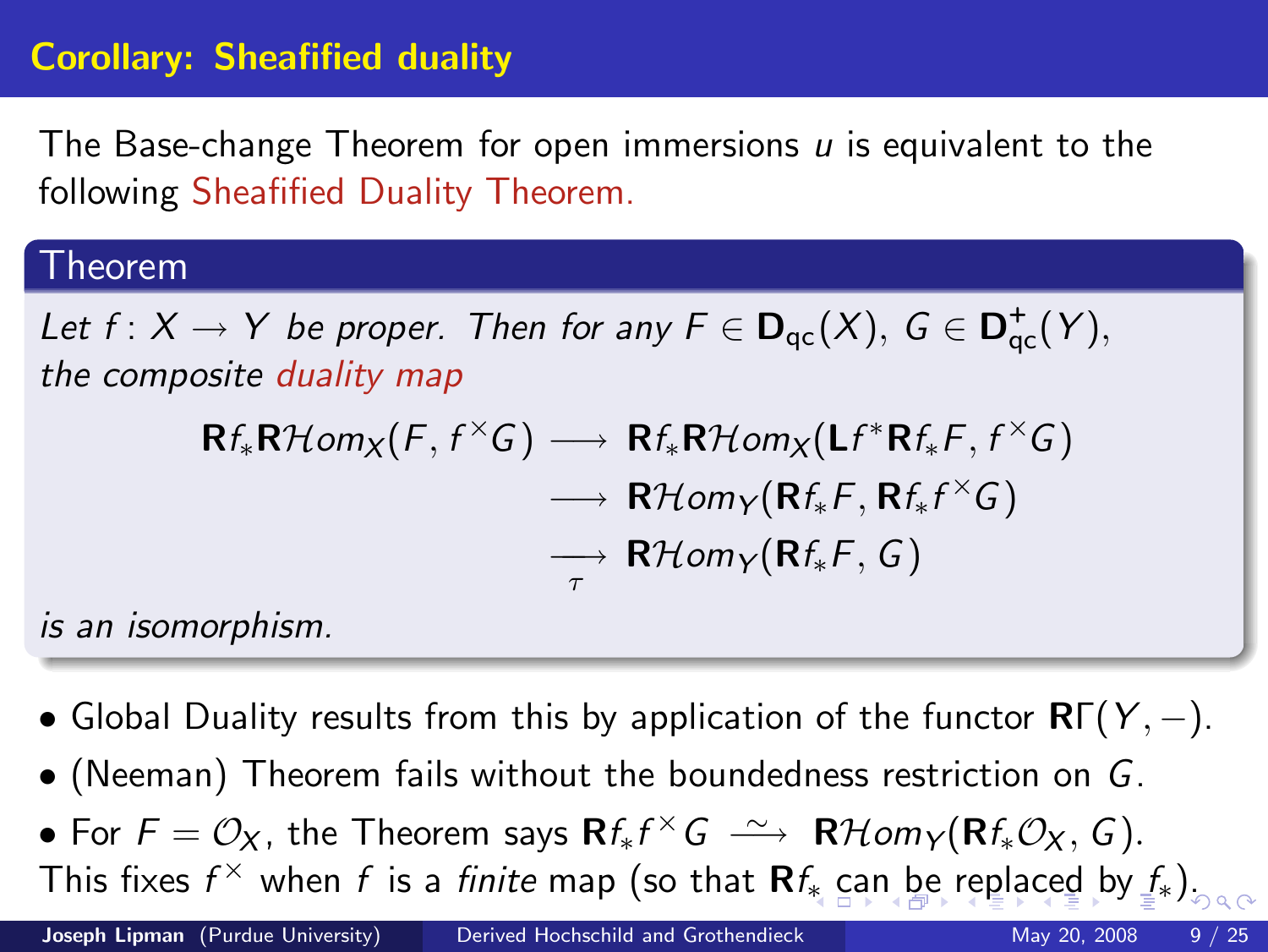One can use global duality and base change to extend the pseudofunctor  $(-)^{\times}$  over (the category of) proper scheme-maps to a pseudofunctor over arbitrary separated maps by combining it with the a priori very different functor  $\mathsf{L} u^*$ ,  $u$  an open immersion (or even étale).

This extended pseudofunctor is the basic object of study in the theory.

<span id="page-9-0"></span> $\Omega$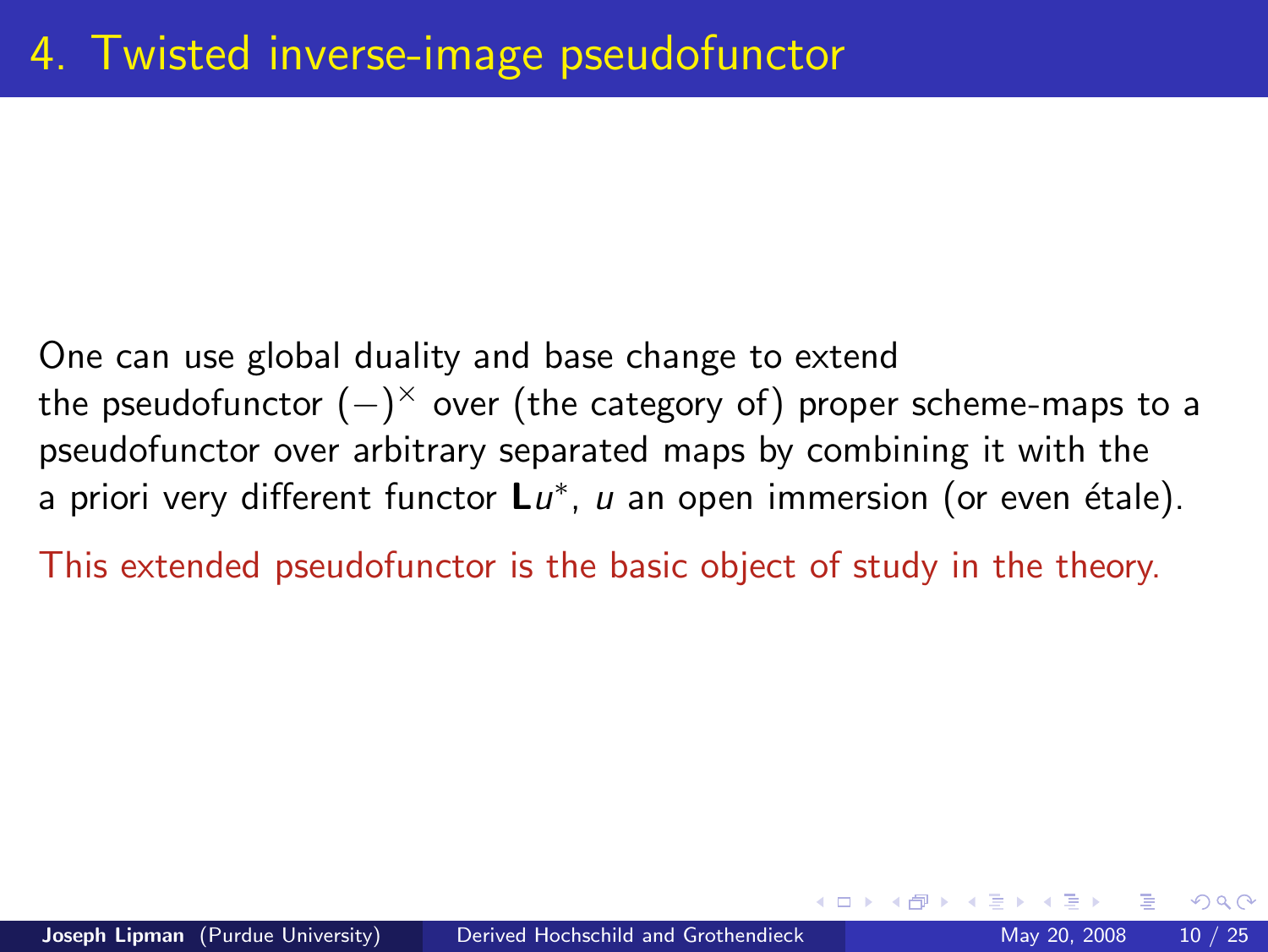**Theorem.** On the category  $S_f$  of finite-type separated scheme-maps,  $\exists$  a  $D_{\text{qc}}^+$ -valued pseudofunctor  $\frac{1}{2}$  that is uniquely determined up to isomorphism by the following three properties:

 $(i)$  The restriction of the pseudofunctor  $(-)^{!}$  to the subcategory of proper maps is isomorphic to  $(-)^{\times}$ , i.e.,

it is right adjoint to the derived direct-image pseudofunctor.

 $\displaystyle \mathrm{(ii)}$  The pseudofunctor  $\mathrm{!}$  restricts on the subcategory of étale maps to the (derived or not) inverse-image pseudofunctor.

(iii) For any fiber square



the base-change map  $\,\beta_{\sigma}\colon v^*f^! \to g^!u^*,$  adjoint to the natural composition

$$
\mathbf{R} g_* v^* f \xrightarrow[\text{above}]{\sim} u^* \mathbf{R} f_* f^! \longrightarrow u^*,
$$

is the natural composite isomorphism

$$
v^*f^! = v^!f^! \stackrel{\sim}{\longrightarrow} (fv)^! = (ug)^! \stackrel{\sim}{\longrightarrow} g^!u^! = g^!u^*.
$$

<span id="page-10-0"></span>KID K K @ D K 2E X X E X 10 D K O Q Q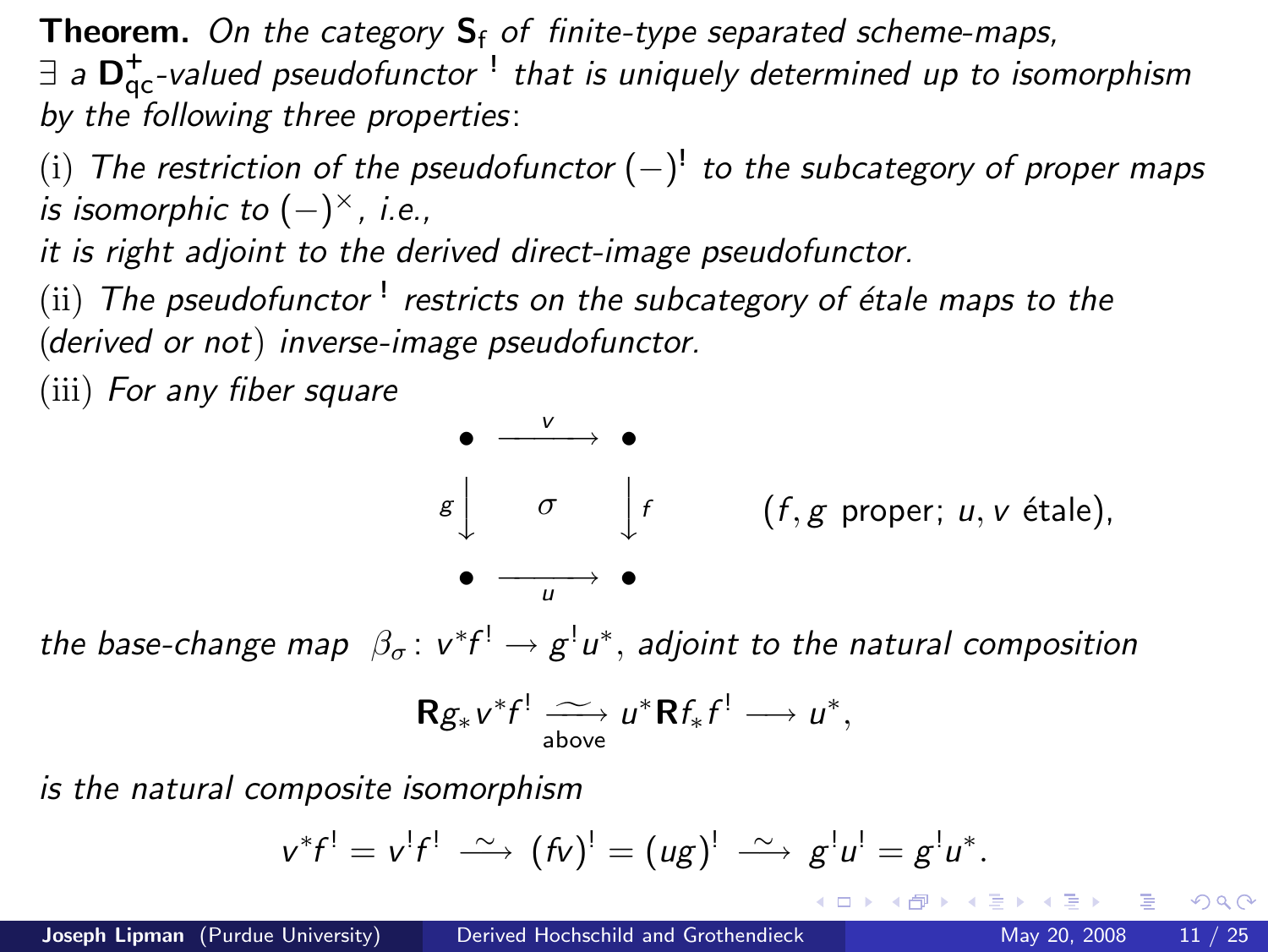## Example (cf. Serre duality)

 $f\colon X\to Y$  smooth (so  $\Omega_f$  locally free, of rank, say,  $n_f)\implies$ ∃ functorial iso

$$
f^{\#}E:=\left(\Lambda^{n_f}\Omega_f\right)[n_f]\otimes_X f^*E\ \stackrel{\sim}{\longrightarrow}\ f^!E.
$$

The functor <sup>#</sup> extends to a pseudofunctor on the category of smooth maps, via the natural isomorphism

$$
(\Lambda^{n_f} \Omega_f)[n_f] \otimes_X f^* (\Lambda^{n_g} \Omega_g)[n_g] \longrightarrow (\Lambda^{n_{gf}} \Omega_{gf})[n_{gf}]
$$

relative to a pair of smooth maps  $X\stackrel{f}{\to} Y \stackrel{g}{\to} Z.$ 

The above isomorphism  $f^* \stackrel{\sim}{\longrightarrow} f^!$  is *pseudofunctorial,* i.e., compatible with the pair of natural isomorphisms  $f^{\#}g^{\#} \stackrel{\sim}{\longrightarrow} (gf)^{\#},$   $f^!g^! \stackrel{\sim}{\longrightarrow} (gf)^!.$ 

### **Corollary**

<span id="page-11-0"></span>
$$
f^!\mathbf{D}_c(Y)\subset \mathbf{D}_c(X).
$$

Since f factors locally as (smooth)◦(closed immersion), one need only show this for f finite or smooth, where it results [fr](#page-10-0)[om](#page-12-0) [pr](#page-11-0)[e](#page-9-0)[c](#page-8-0)e[di](#page-16-0)[n](#page-17-0)[g](#page-8-0) [e](#page-16-0)[x](#page-17-0)[am](#page-0-0)[ple](#page-24-0)s.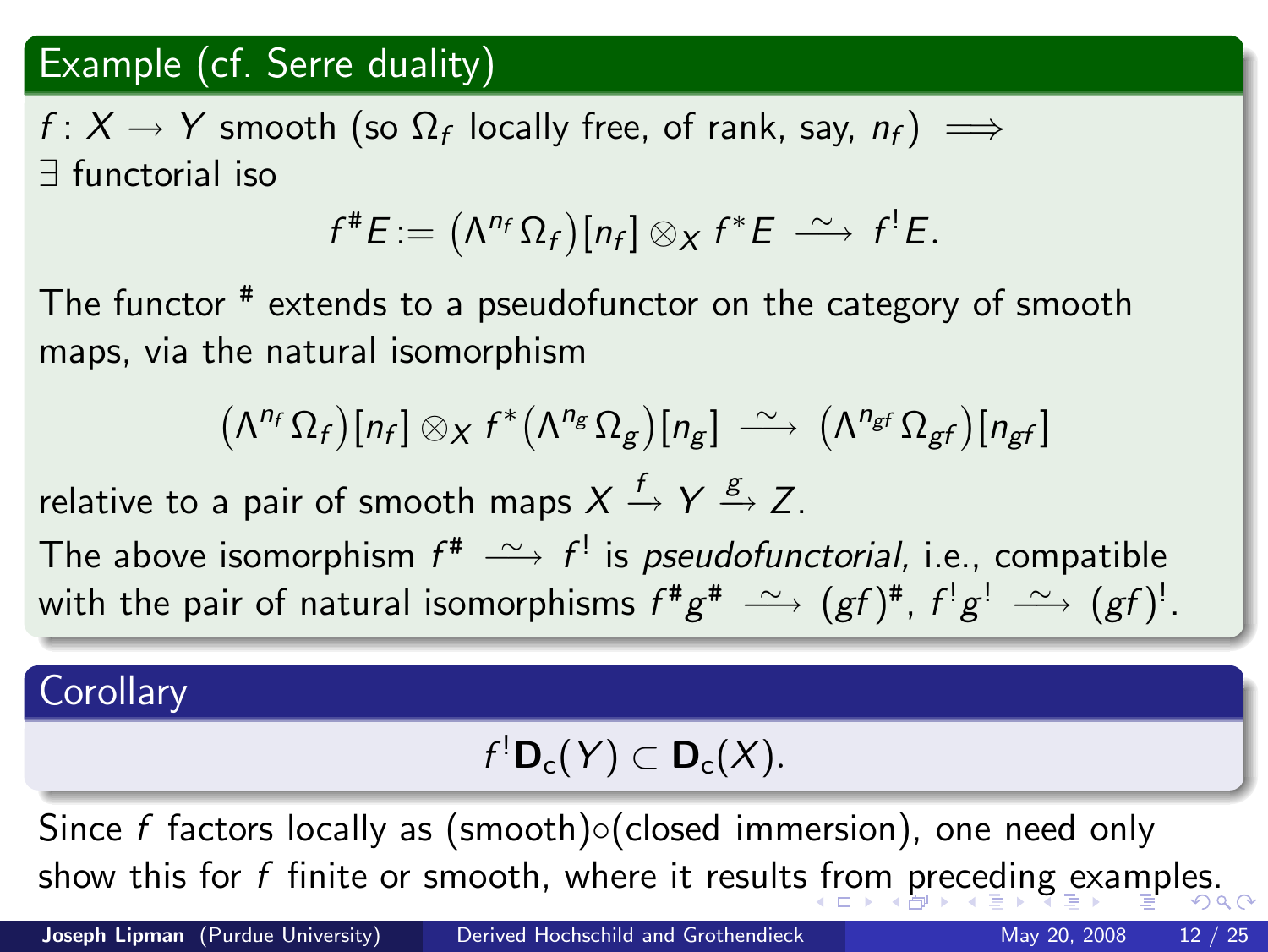#### Remarks

1. The theorem's proof uses Nagata's compactification theorem: Every finite-type separated map factors as proper ◦ (open immersion). One uses the base change theorem to paste the proper-map pseudofunctor and the open-immersion pseudofunctor. The problem is to show that everything is independent of choice of compactification for the maps.

2. The theorem applies to affine schemes, that is, to finite-type ring homomorphisms. But one often wishes to look at essentially-finite-type ring homomorphisms, e.g., local homomorphisms of local rings. So one would like to extend the theorem to essentially finite-type  $f: X \rightarrow Y$ . i.e., f such that each  $y \in Y$  has an affine neighborhood  $V = \text{Spec } A$ such that  $f^{-1}V=\cup_i$  Spec  $B_i$  with the  $B_i$  essentially-finite-type A-algebras. Unfortunately, the appropriate analog of compactification is not yet known, so the question remains open.

<span id="page-12-0"></span>But fortunately, less suffices for algebraic applications: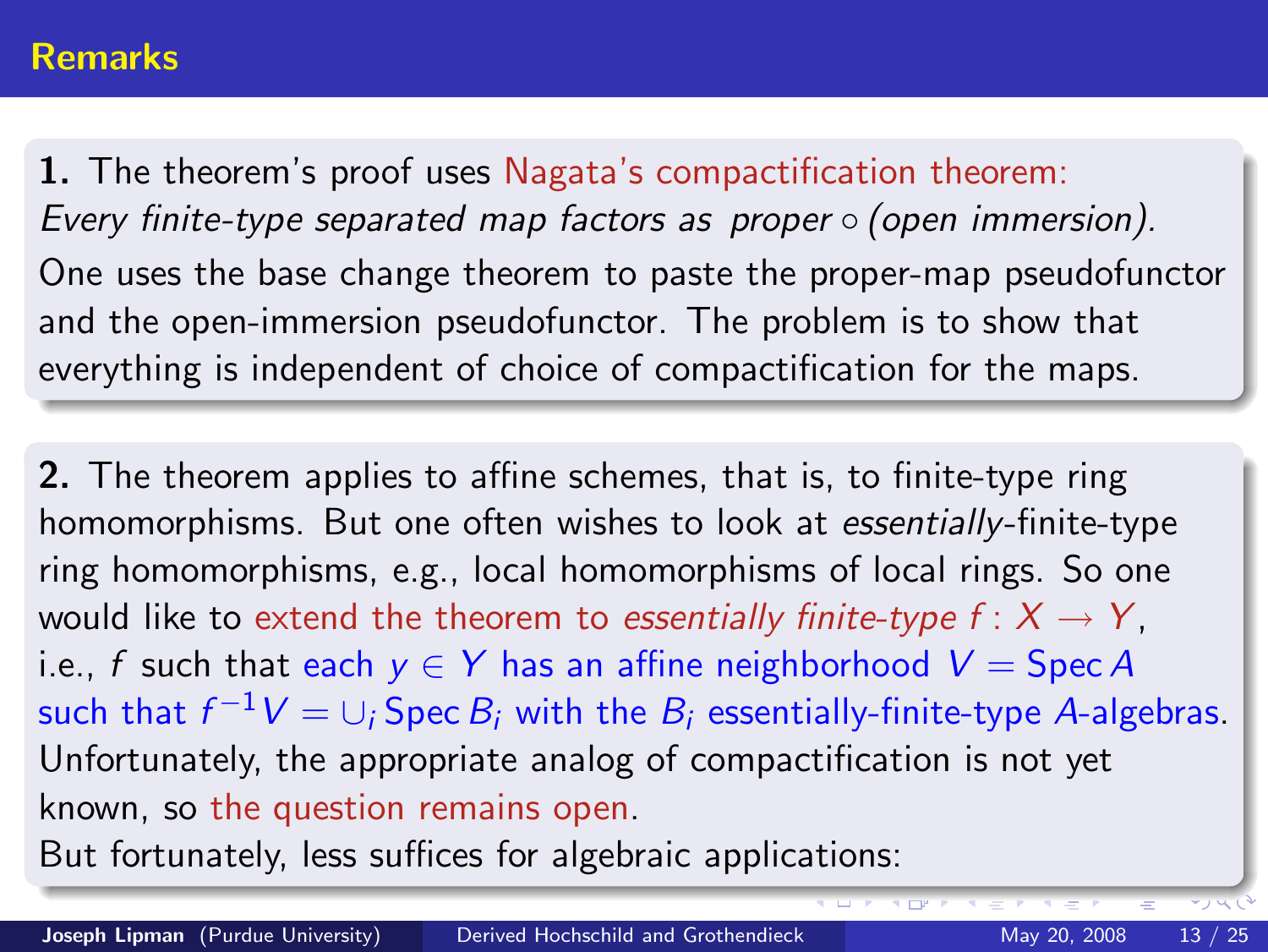If in the definition of essentially finite-type scheme-maps, all the maps  $A \rightarrow B_i$  are localizations then we say that f is localizing.

The scheme-map  $f$  is essentially compactifiable if there exists a factorization  $f = \bar{f} u$  with  $\bar{f}$  proper and u localizing.

#### Example

Maps corresponding to essentially -finite-type ring homomorphisms are easily seen to be essentially compactifiable.

We don't know that a composition of two essentially compactifiable maps is essentially compactifiable. But Suresh Nayak has shown, via his theorem on pasting pseudofunctors, that the basic facts about the twisted inverse-image pseudofunctor hold over the least category  $S_f$  of noetherian schemes which contains all the essentially compactifiable maps.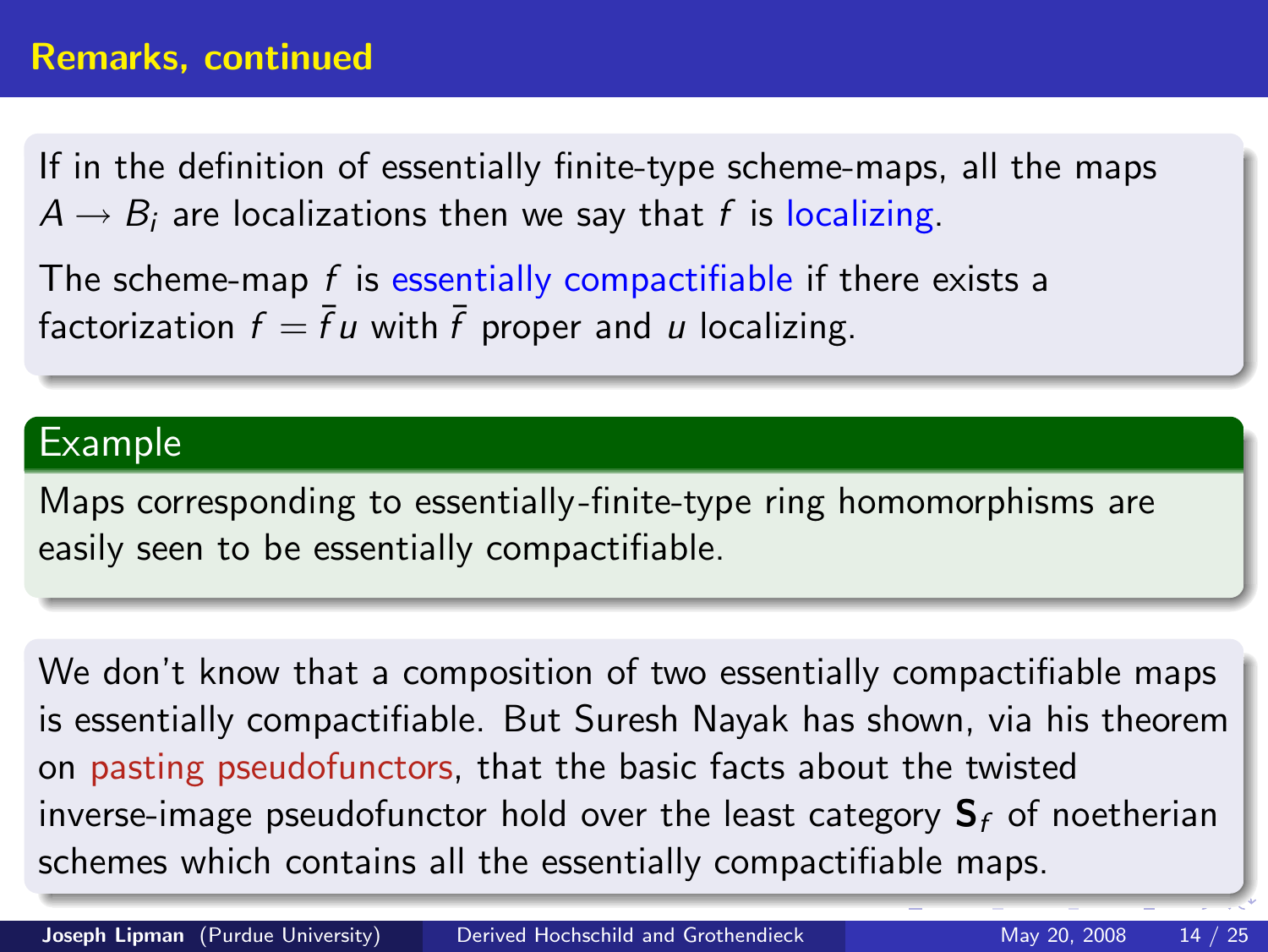For any  $S_f$ -map  $f: X \to Y$  there is a natural functorial map, defined via compactification and the above projection isomorphism,

$$
\chi_E^f\colon f^!\mathcal{O}_Y\underset{\simeq}{\otimes}\mathsf{L}f^*E=:f^\#E\to f^!E\qquad\big(E\in\mathsf{D}^+_{\mathsf{qc}}(Y)\big).
$$

Given a compactification  $X\stackrel{u}{\to}\overline{X}\stackrel{f}{\to}Y$   $(f=\bar{f}\,u,\,u$  an open immersion,  $\bar{f}$  proper), one gets  $\chi^f_E$  by applying  $u^*$  to the adjoint of the natural composition

<span id="page-14-0"></span>
$$
\overline{f}_* (\overline{f}^! E \otimes \overline{f}^* F) \xrightarrow[\text{proj'}]{\sim} \overline{f}_* \overline{f}^! E \otimes F \longrightarrow E \otimes F,
$$

Of course one has to show this is independent of the choice of compactification.

#### Theorem

f is perfect (i.e., has finite flat dimension)  $\iff$  $f^{!}\mathcal{O}_{\mathsf{Y}}$  has bounded homology and  $\chi^f_E$  iso for all  $E.$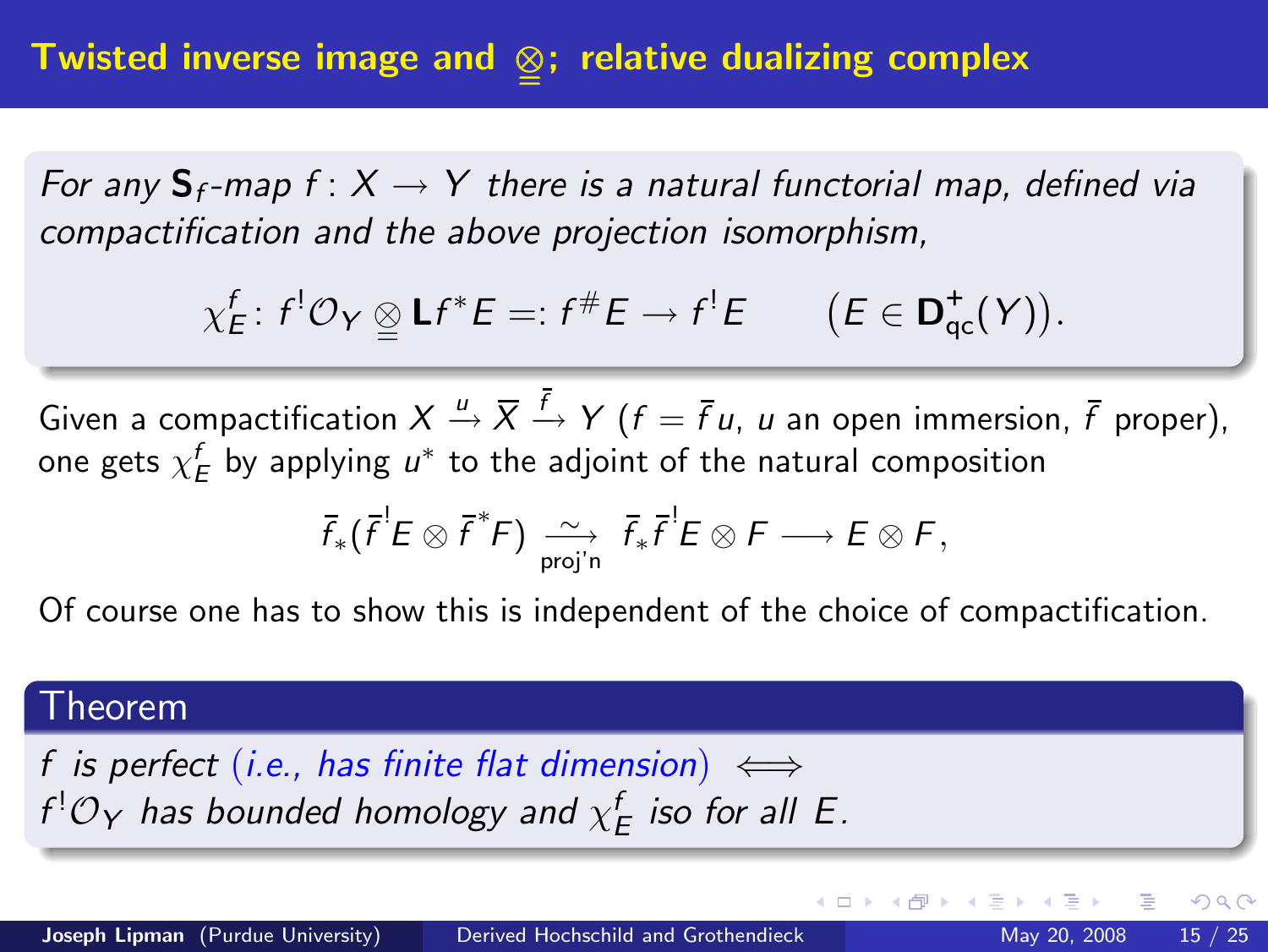# Pseudofunctoriality of  $\chi^f_E$

For perfect maps 
$$
X \xrightarrow{f} Y \xrightarrow{g} Z
$$
, and  $E \in \mathbf{D}_{qc}^+(Z)$ , the following commutes:  
\n $f^{\#}g^{\#}E = f^{\{0\}}\varphi \otimes f^{\ast}(g^{\{0\}}\varphi \otimes g^{\ast}E) \xrightarrow{\chi} f^{\{0\}}(g^{\{0\}}\varphi \otimes g^{\ast}E) \xrightarrow{f^{\{1\}}\chi} f^{\{1\}}g^{\{E\}}$   
\n
$$
\downarrow
$$
\n
$$
(f^{\{0\}}\varphi \otimes f^{\ast}g^{\{0\}}\varphi) \otimes f^{\ast}g^{\ast}E
$$
\n
$$
\downarrow
$$
\n
$$
f^{\{1\}}g^{\{0\}}\varphi \otimes f^{\ast}g^{\ast}E
$$
\n
$$
\downarrow
$$
\n
$$
(gf)^{\#}E = (gf)^{\{0\}}\varphi \otimes (gf)^{\ast}E \xrightarrow{\chi} (gf)^{\{E\}}
$$

Thus for perfect f the study of  $f^!$  is reduced, modulo properties of  $\otimes$ , to th[a](#page-14-0)t of the re[l](#page-16-0)ativ[e](#page-9-0)dual[i](#page-17-0)zi[n](#page-8-0)g complex  $f^{!}\mathcal{O}_{Y}$ —a [ce](#page-14-0)n[tr](#page-16-0)a[l p](#page-15-0)l[ay](#page-8-0)e[r](#page-16-0) in [t](#page-16-0)[hi](#page-17-0)[s](#page-0-0) [talk](#page-24-0).

Joseph Lipman (Purdue University) [Derived Hochschild and Grothendieck](#page-0-0) May 20, 2008 16 / 25

<span id="page-15-0"></span>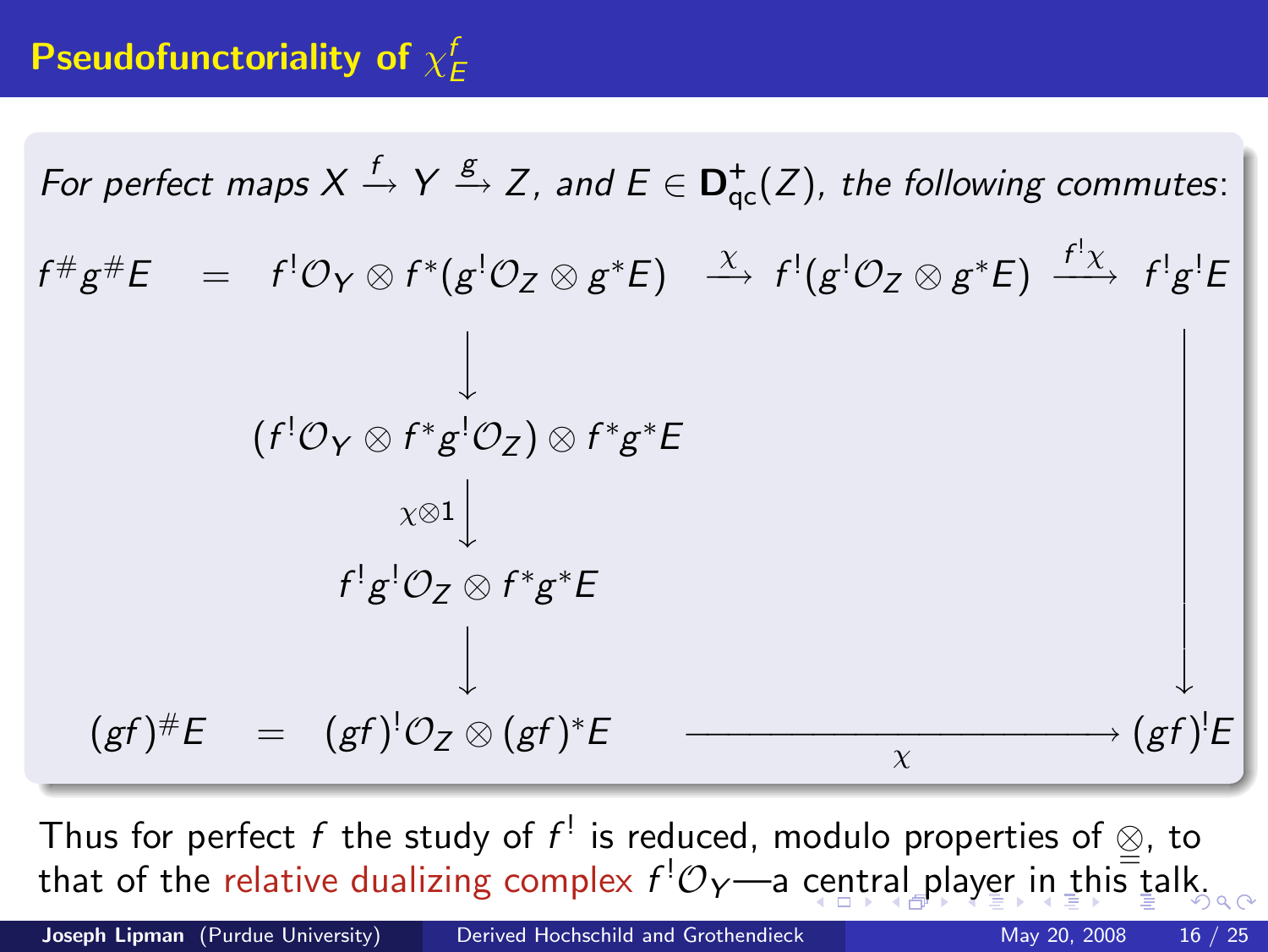# Example (Formally smooth  $S_f$ -maps)

In this case,  $f^! \mathcal{O}_Y \cong \Omega_f^{n_f}[n_f]$  (cf. above).

## Example (Cohen-Macaulay and Gorenstein maps)

A flat, finite-type,  $f: X \rightarrow Y$  is, by definition, *Cohen-Macaulay* (resp. Gorenstein) if its fibers are such.

Exercise 9.7 in Hartshorne's Residues and Duality states that this holds  $\iff$  locally on X, the relative dualizing complex  $f^!O_Y$  has a single nonzero homology sheaf, which is flat over  $\mathcal{O}_Y$  (resp. invertible on X).

<span id="page-16-0"></span>A suitable generalization of the base-change theorem reduces this assertion to the corresponding one for the fibers, i.e., the case where  $Y$  is Spec of a field. In this case, the question being local, one is just saying something familiar about the canonical module of a local ring. Other proofs: Lemma 1 in Compositio 38, 37-43; Thm. 3.5.1 in SLN 1750. Recently Avramov and Iyengar gave yet another proof (modulo the commutative-algebra version of relative dualizin[g c](#page-15-0)[om](#page-17-0)[ple](#page-16-0)[x](#page-17-0)[,](#page-8-0) [s](#page-9-0)[e](#page-16-0)[e](#page-17-0) [b](#page-8-0)[el](#page-16-0)[o](#page-17-0)[w\)](#page-0-0)[.](#page-24-0)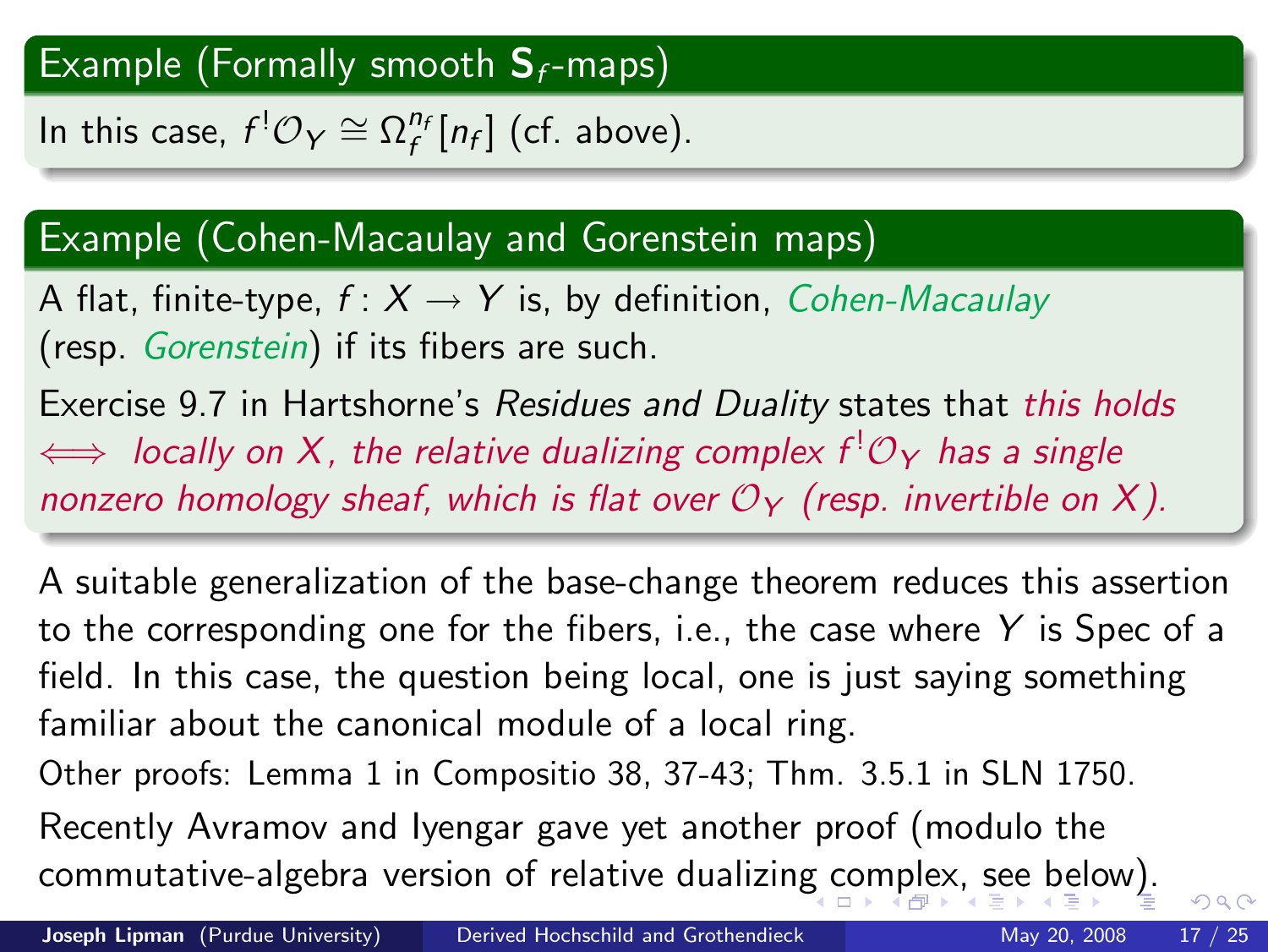# 5. Relatively perfect complexes

### **Definitions**

Given a scheme-map  $f: X \to Y$ , we say an  $\mathcal{O}_X$ -complex E is f-perfect if  $E \in \mathbf{D}_c(X)$  and has finite relative flat dimension (i.e., there are integers  $m\leq n$  such that the stalk  $E_\mathsf{x}$  at each  $\mathsf{x}\in\mathsf{X}$  is, as an  $\mathcal{O}_{\mathsf{Y},f(\mathsf{x})}$ -complex, **D**-isomorphic to a flat complex vanishing in degrees outside  $[m, n]$ ). E is perfect if X is covered by open sets over which E is **D**-isomorphic to a bounded complex of finite-rank free  $\mathcal{O}_X$ -modules. ( $\iff$  E is 1<sub>X</sub>-perfect.)

#### Example

 $f$  is perfect  $\iff \mathcal{O}_{\mathsf{X}}$  is  $f$ -perfect  $\iff f^! \mathcal{O}_{\mathsf{Y}}$  is  $f$ -perfect.

<span id="page-17-0"></span>The first  $\iff$  holds essentially by definition. An efficient (omitted) proof of the second uses the following recent result of Avramov and Iyengar: On any scheme W, an  $\mathcal{O}_W$ -complex F is perfect  $\iff$ [F](#page-18-0) ha[s](#page-18-0) bound[e](#page-16-0)d, cohe[r](#page-17-0)ent homology and  $\mathbf{R}$ Hom<sub>[W](#page-17-0)</sub> (F,  $\mathcal{O}_W$  $\mathcal{O}_W$  $\mathcal{O}_W$ [\)](#page-16-0) [i](#page-17-0)s [p](#page-19-0)er[fe](#page-18-0)[c](#page-19-0)[t.](#page-0-0)  $QQ$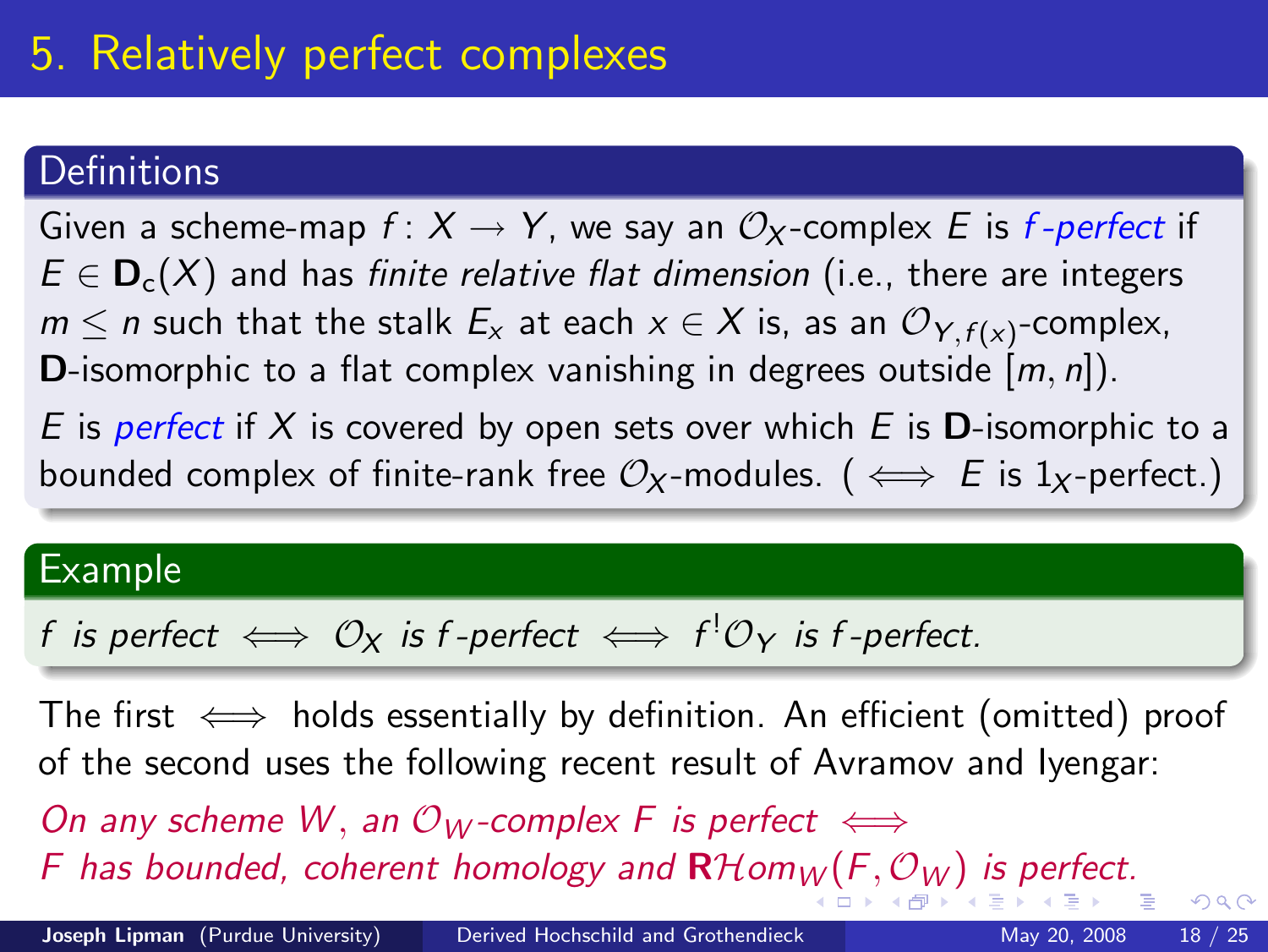### Duality for relatively perfect complexes

### Theorem (Illusie, SGA 6, p. 259, 4.2.9.)

If  $E \in D(X)$  is f-perfect, then so is  $\mathcal{D}_f E := \mathbf{R} \mathcal{H}$ om $\chi(E, f^! \mathcal{O}_Y)$ ; and the canonical map is an isomorphism  $E \longrightarrow D_f D_f E$ . So  $\mathcal{D}_f$  is an involution of the full subcategory  $\mathsf{P}(f) \subset \mathsf{D}(X)$  whose objects are the f -perfect complexes.

### **Corollary**

If f is perfect then  $\mathcal{D}_f$  is semidualizing: the natural map is an isomorphism

$$
\mathcal{O}_X \stackrel{\sim}{\longrightarrow} \mathbf{R}\mathcal{H}om_X(\mathcal{D}_f,\mathcal{D}_f)=\mathcal{D}_f\mathcal{D}_fE.
$$

# So if Y is locally Gorenstein, then  $\mathcal{D}_f$  is a dualizing complex.

**Remark.** The last assertion holds because  $f<sup>!</sup>$  preserves coherence of homology and finiteness of injective dimension.

Conversely, Avramov and Iyengar have shown (again, modulo the commutative-algebra version of relative dualizing complex) that if  $\mathcal{D}_f$  is a dualizing complex then Y is locally G[ore](#page-17-0)[ns](#page-19-0)[te](#page-17-0)[in](#page-18-0)[.](#page-19-0)

<span id="page-18-0"></span> $299$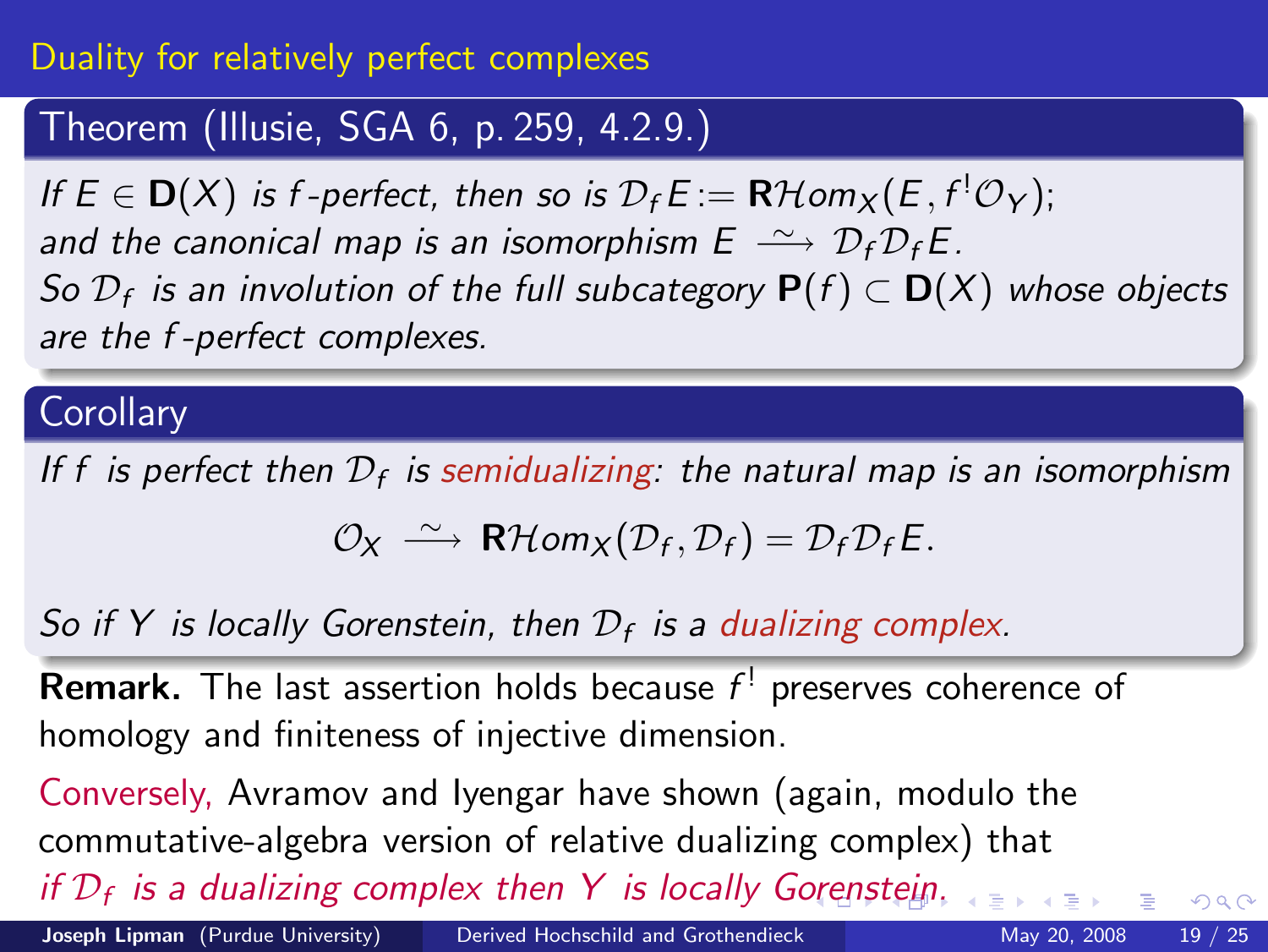# 6. Relative dualizing complexes in Commutative Algebra

Applying the above to maps of affine schemes, in view of the standard correspondence between modules over a ring and quasi-coherent sheaves on its Spec—an equivalence which extends to derived categories—we can associate to any essentially finite-type map  $\sigma: K \to S$  a relative dualizing complex, as follows.

Express S as a homomorphic image of (or a module-finite algebra over) a localization P of a polynomial ring  $K[x_1, \ldots, x_n]$ ; and set

<span id="page-19-0"></span>
$$
\Delta_{\sigma} := \mathsf{RHom}_{P}(S, \Lambda^{n} \Omega_{P/K}[n]) \cong \mathsf{RHom}_{P}(S, P).
$$

Then show that  $\Delta_{\sigma}$  depends, up to isomorphism in  $\mathbf{D}(S)$ , only on  $\sigma$ , (not on the choice of  $P \rightarrow S$ ).

One reason for this independence is that the sheafification of  $\Delta_\sigma$  is  $\ f^!\mathcal{O}_Y,$ where  $f\colon X\!:=\operatorname{\mathsf{Spec}}\nolimits S\to\operatorname{\mathsf{Spec}}\nolimits K=:\mathsf Y$  corresponds to  $\sigma.$  But  $f^!$  involves all sorts of global considerations, so this is not very aesthetic.

One could just argue directly, reducing to the case where S itself is a localized polynomial ring over  $K$ . (Exercise.)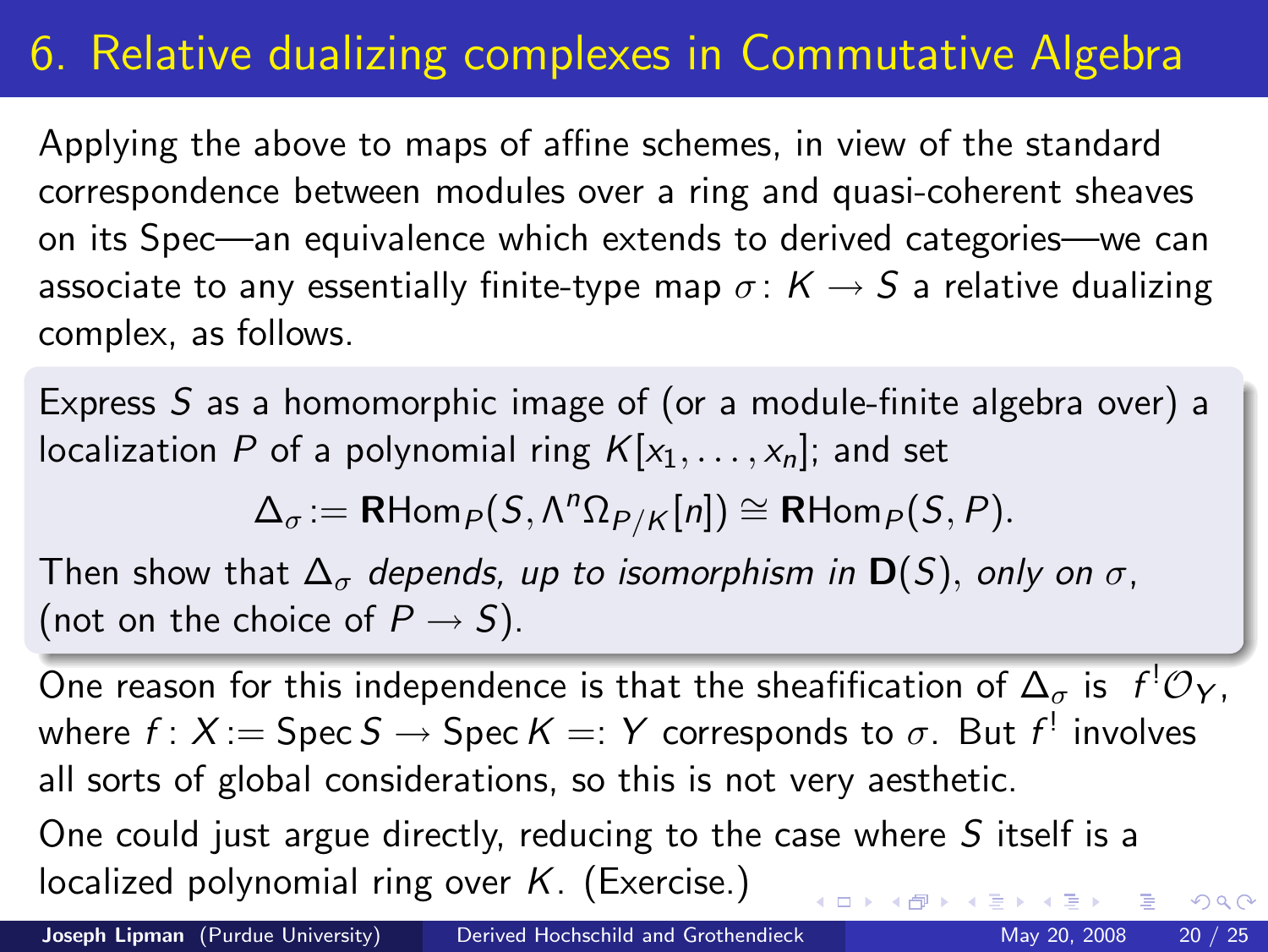There's another way, leading to some intriguing global questions about structures involving DGAs.

One can factor  $\sigma: K \to S$  in the category of (positively graded, graded-commutative) K-DGAs as  $K \rightarrow A \rightarrow S$  with A flat over K and  $A \rightarrow S$  a quasi-isomorphism, i.e., the induced map  $H_*(A) \to H_*(S) = S$  is an isomorphism.

Let  $S \underline{\otimes}_K S$  be the DGA  $A \otimes_K A$ .

Let  $P(\sigma) \subset D(X)$  be the full subcategory with objects the complexes with finitely generated homology and finite flat K-dimension. Sheafification gives an equivalence from  $P(\sigma)$  to  $P(Spec \sigma)$  (Spec  $\sigma$ -perfect complexes).

Assume henceforth that  $\sigma: K \to S$  has finite flat dimension, i.e., Spec  $\sigma$  is perfect. イロト イ母 ト イヨ ト イヨ トー

 $\Omega$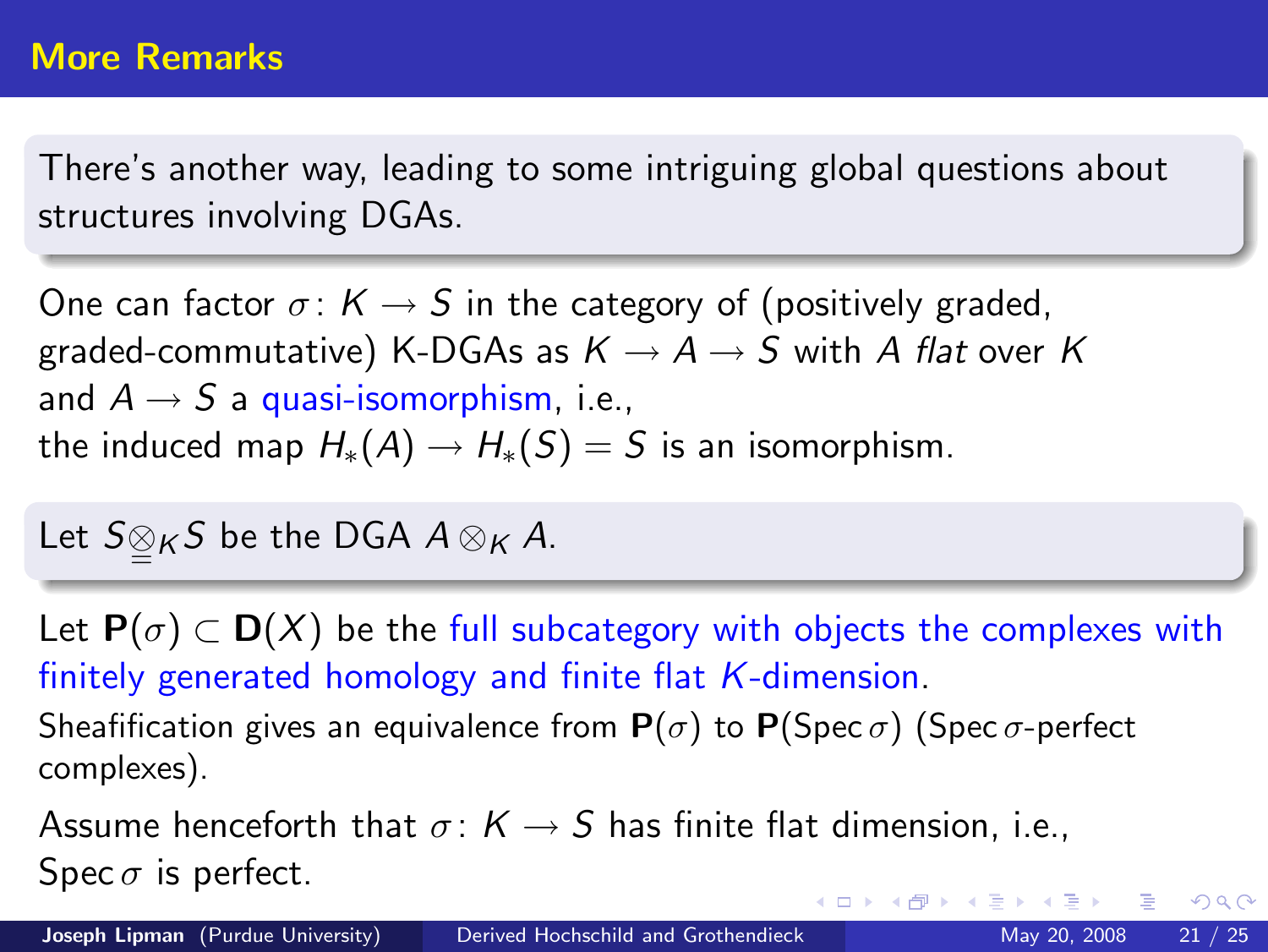The following theorem gives an *intrinsic characterization* of  $\Delta_{\sigma}$ .

Theorem (Avramov, Iyengar)

There exists a complex  $D^{\sigma} \in \mathbf{P}(\sigma)$  satisfying

 $\mathsf{R}\mathsf{Hom}_{\mathcal{S}}(D^{\sigma},D^{\sigma})\cong\mathcal{S}$  ,

(i.e.,  $D^{\sigma}$  is semidualizing) and a canonical bifunctorial isomorphism

$$
\mathsf{RHom}_{S \underset{\simeq}{\otimes} K} S(S, M \underset{\simeq}{\otimes} K N) \cong \mathsf{RHom}_S(\mathsf{RHom}_S(M, D^{\sigma}), N) \qquad (M \in \mathsf{P}(\sigma), N \in \mathsf{D}(S)).
$$

Such a  $D^{\sigma}$  is unique up to  $\mathbf{D}(S)$ -isomorphism.

In fact, for every factorization  $K \to P \to S$  of  $\sigma$  with S finite over P and P essentially smooth of relative dimension n over K.

<span id="page-21-0"></span> $D^{\sigma} \cong \mathsf{R}\mathsf{Hom}_{P}(S,(\Lambda_{P}^{n}\Omega_{P/K})[n]),$ 

so that  $D^{\sigma}$  is a relative dualizing complex, as defined above.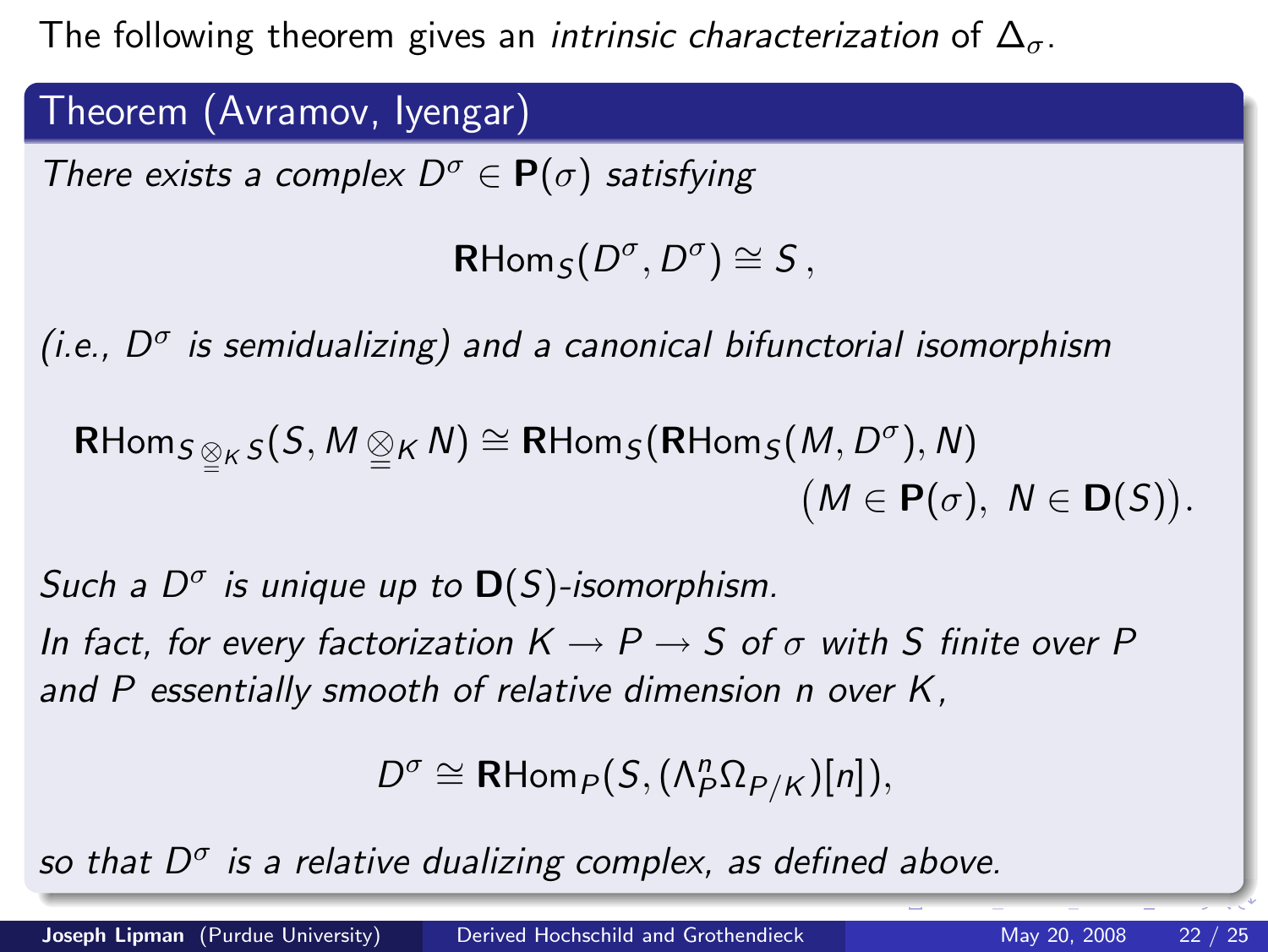#### **Remarks**

**1.** For any S-bimodule B,  $\mathsf{R}\text{-}\mathsf{Hom}_{S\underset{\simeq}{\otimes}_K S}(S,B)$  is the derived Hochschild cohomology of the K-algebra S, with B-coefficients. When  $S$  is *flat* over  $K$ ,  $S \underset{=}{{}^\infty}$   $_K S$  can be replaced by  $S \otimes_K S$ . In any case, at the homology level, the isomorphism in the theorem is a reduction formula expressing derived Hochschild cohomology with tensor-decomposable coefficients in terms of Exts.

2. The proof is mainly a complex diagram chase involving DG resolutions and various quasi-isomorphisms.

**3.** The special case where K is a regular finite-dimensional ring, and  $M = N = D^{\sigma}$ , was first done in 2004 by Yekutieli and Zhang. In this case, as mentioned above,  $D^{\sigma}$  is actually a dualizing complex.

<span id="page-22-0"></span>4. Avramov and Iyengar came across the theorem in the course of investigating homological criteria for Gorensteinness of local homomorphisms. As indicated before, they use the theorem in showing that Gorensteinness is characterized by (among other conditions) inver[t](#page-23-0)ibility [o](#page-18-0)[f](#page-19-0) $D^{\sigma}$  $D^{\sigma}$ , or even perfection (absolute, [no](#page-21-0)t [re](#page-21-0)[la](#page-22-0)[ti](#page-23-0)[v](#page-18-0)[e](#page-19-0)[!\)](#page-22-0) of  $D^{\sigma}$ [.](#page-0-0)  $\Omega$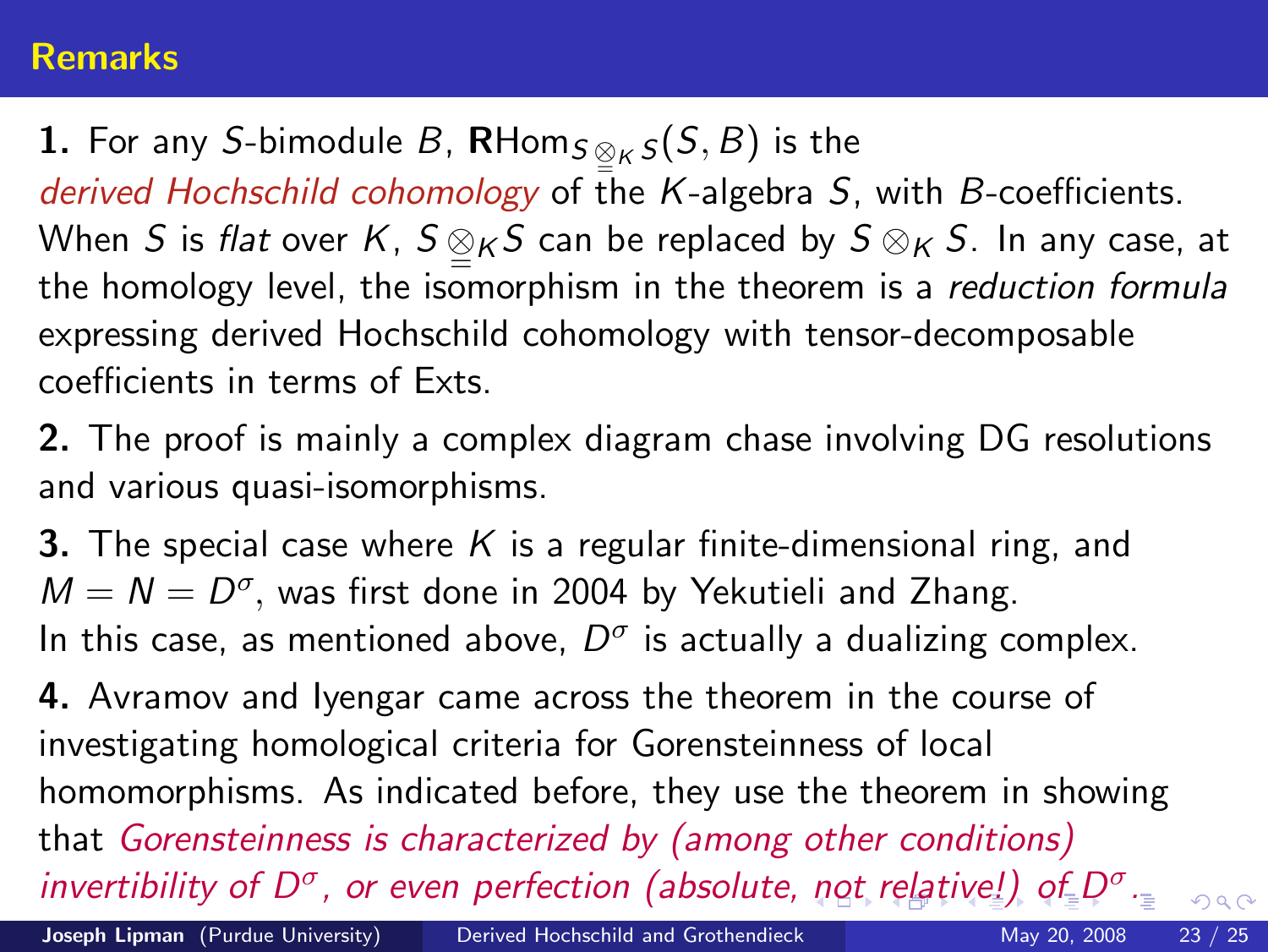# 7. Globalization: back to schemes

Since the derived-Hochschild approach to relative dualizing complexes is so different than the approach via global duality, one naturally asks whether the former has some interesting extension to the global context. So far only the case of flat scheme maps  $f: X \rightarrow Y$  (where DGAs are not needed) can be dealt with.

For such f, let  $\delta: X \to X \times_Y X$  be the diagonal. Then, as before,

 $\delta_*\delta^!G\cong{\sf R}\mathcal{H}$ om $_{X\times_Y X}(\delta_*\mathcal{O}_X,G),$ 

so that  $\delta^! G$  is the global version of derived Hochschild cohomology with coefficients in G.

#### Theorem (Global reduction formulae)

Let  $\pi_1$  and  $\pi_2$ :  $X \times_Y X \to X$  be the projections. There exist natural isomorphisms

<span id="page-23-0"></span>
$$
\delta^!(\pi_1^*M \underline{\otimes}_{X'} \pi_2^*N) \xrightarrow{\sim} R\mathcal{H}om_X\big(R\mathcal{H}om_X(M,f^!\mathcal{O}_Y),N\big);
$$

 $\delta^!{\sf R}\mathcal{H}$ om $_{X'}$  $_{X'}$  $_{X'}$ ( $\pi_1^*M,\pi_2^*N$  $\pi_1^*M,\pi_2^*N$ [\)](#page-23-0)  $\;\stackrel{\sim}{\longrightarrow}\;{\sf R}\mathcal{H}$ om $_{X}(M\underline{\otimes}_X f^!\mathcal{O}_Y,N).$  $_{X}(M\underline{\otimes}_X f^!\mathcal{O}_Y,N).$  $_{X}(M\underline{\otimes}_X f^!\mathcal{O}_Y,N).$  $_{X}(M\underline{\otimes}_X f^!\mathcal{O}_Y,N).$  $_{X}(M\underline{\otimes}_X f^!\mathcal{O}_Y,N).$  $_{X}(M\underline{\otimes}_X f^!\mathcal{O}_Y,N).$